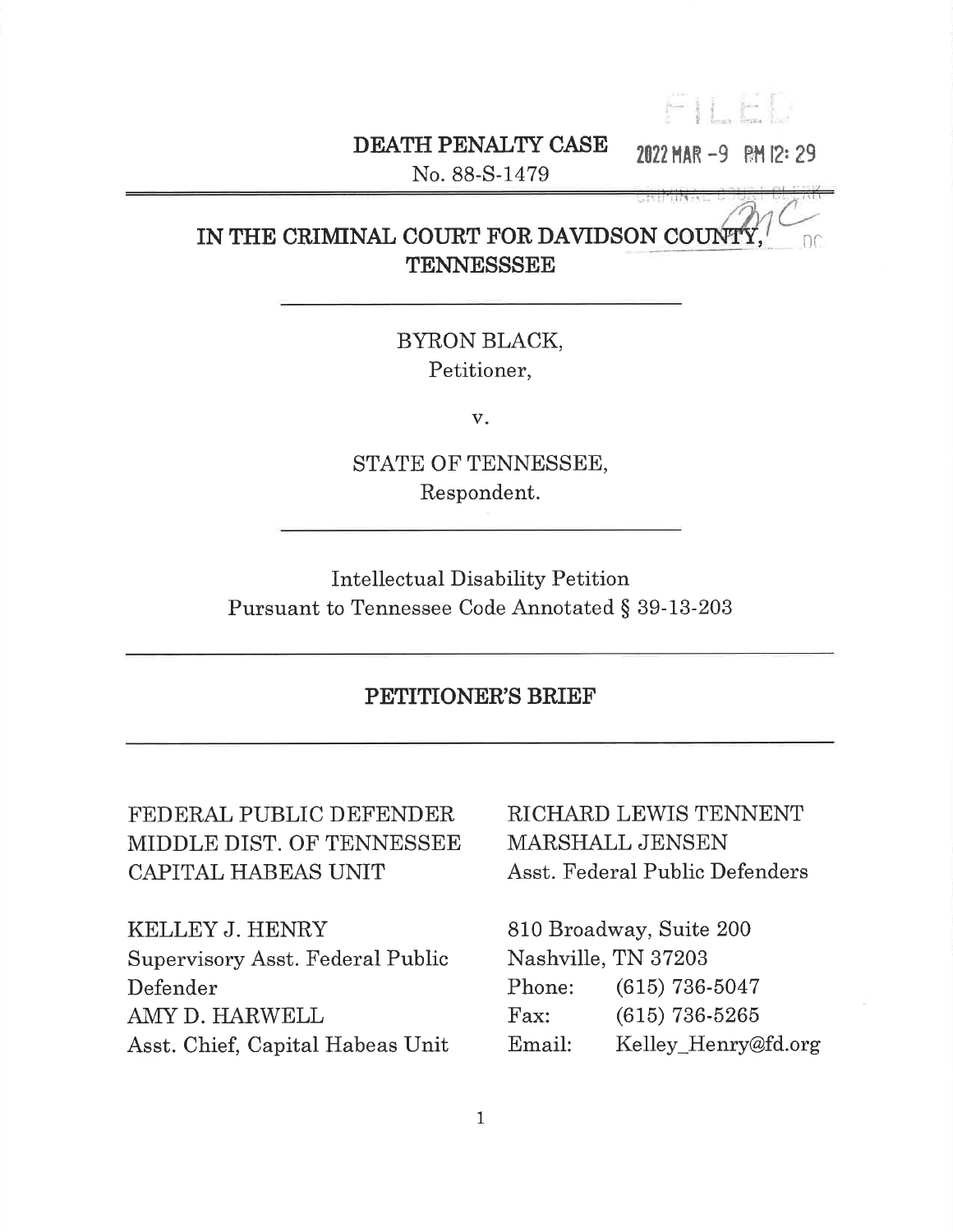# Table of Contents

| I.        |                                                                                                                                                                                                                                                                                                                       |
|-----------|-----------------------------------------------------------------------------------------------------------------------------------------------------------------------------------------------------------------------------------------------------------------------------------------------------------------------|
| II.       | Tennessee Code Annotated § 39-13-203 (2021) was passed, at the request of the<br>Tennessee Supreme Court, so that individuals like Mr. Black would have one fair                                                                                                                                                      |
| III.      | The issue of mental retardation litigated in 2004 is not the same as the issue of                                                                                                                                                                                                                                     |
| A.        | The legal standards applied in Mr. Black's mental retardation litigation were<br>radically different from the modern constitutional standards that must be applied<br>under Tennessee Code Annotated $\S$ 39-13-203 to determine whether he is                                                                        |
| 1.        | The Court applied an unconstitutional bright line 70 IQ score before age 18                                                                                                                                                                                                                                           |
| 2.        | The court applied a judicially-created, layperson-derived definition of                                                                                                                                                                                                                                               |
| <b>B.</b> | Modern constitution standards that are informed by the medical community's<br>diagnostic framework, as required by Atkins, Hall, Brumfield, Moore, and Moore-                                                                                                                                                         |
| 1.        | modern definition of "significantly subaverage intellectual<br>The<br>functioning": requires consideration SEM; a single qualifying score on an<br>individually administered, psychometrically valid, comprehensive test of general<br>intellectual functioning satisfies this standard; and group-administered tests |
| 2.        | Modern adaptive deficit standards reject lay stereotypes; instead they focus                                                                                                                                                                                                                                          |
| 3.        | The developmental period now goes until age 22; it is scientifically<br>appropriate to use valid modern intelligence tests to make a retrospective<br>diagnosis; also proper to recognize that $IQ$ , remains stable throughout life 28                                                                               |
| $C$ .     | The mental retardation issue addressed in 2004 is not the intellectual                                                                                                                                                                                                                                                |
| 1.        | Fundamentally a Motion to Re-Open Post-Conviction Proceedings is not the<br>same as a Criminal Court determination of Intellectual Disability 30                                                                                                                                                                      |
| 2.        | The facts have been significantly developed since 200431                                                                                                                                                                                                                                                              |
| IV.       |                                                                                                                                                                                                                                                                                                                       |
|           |                                                                                                                                                                                                                                                                                                                       |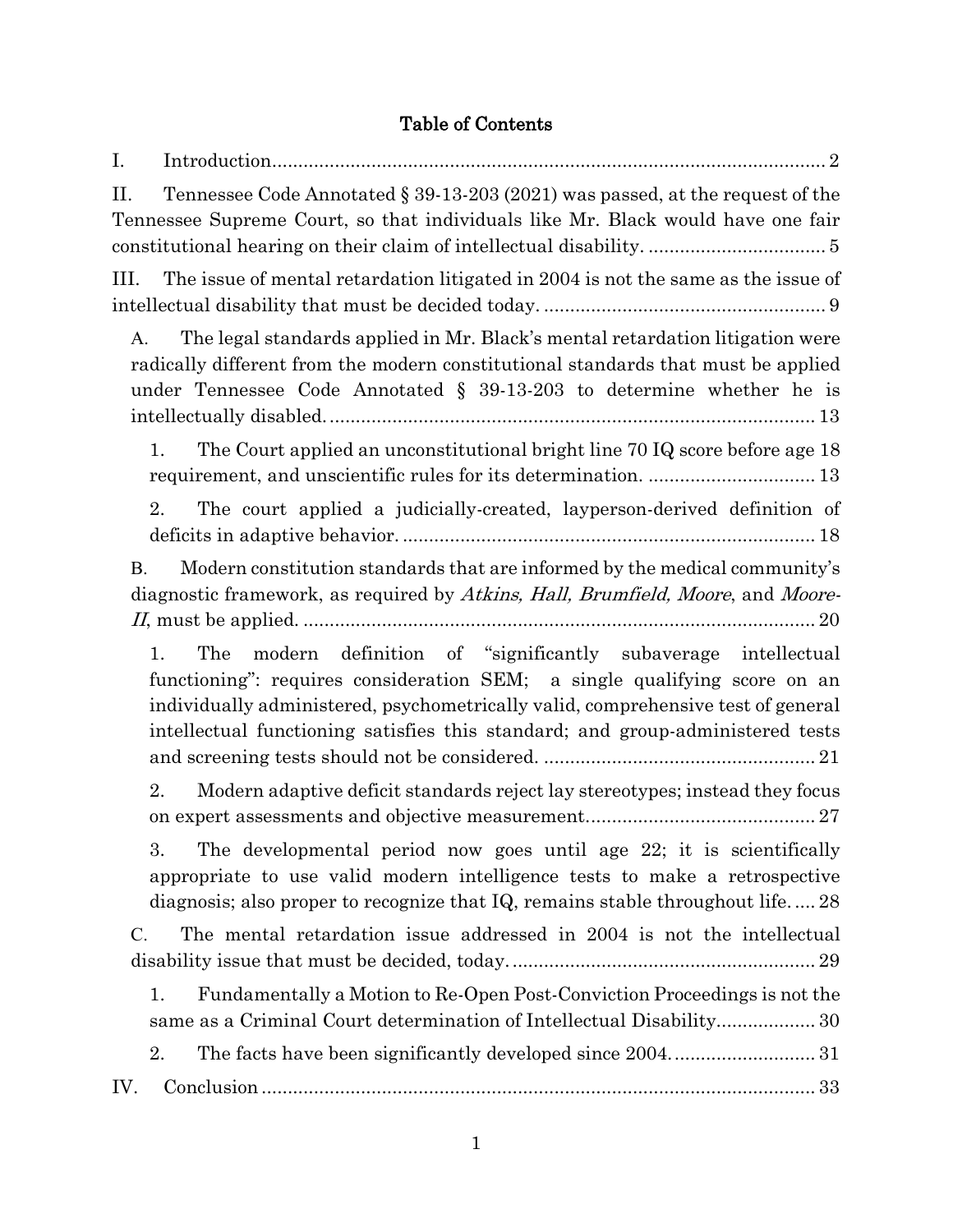#### <span id="page-2-0"></span>I. Introduction

 $\overline{a}$ 

We reiterate our commitment "to the principle that Tennessee has no business executing persons who are intellectually disabled."

Payne v. State, 493 S.W.3d 478, 486 (Tenn. 2016) (quoting Keen v. State, 398 S.W.3d 594, 613 (Tenn. 2012)). First in Keen and subsequently in Payne, the Tennessee Supreme Court invited the legislature to fix the procedural void that prevented individuals like Keen and Payne (and Black) from having their claims of intellectual disability heard under modern constitutional standards. Payne, 493 S.W.3d at 492; Keen, 398 S.W.3d at 613.

We encourage the General Assembly to consider whether another appropriate procedure should be enacted to enable defendants condemned to death prior to the enactment of the intellectual disability statute to seek a determination of their eligibility to be executed.

Payne, 493 S.W.3d at 492. Three years after *Payne*, the Tennessee Court of Criminal Appeals observed that the legislature had not yet acted, and that a different death row inmate had no procedural remedy, whatsoever, for vindication of his claim of intellectual disability. Dellinger v. State, No. E201800135CCAR3ECN, 2019 WL 1754701, at \*6 (Tenn. Crim. App. Apr. 17, 2019). The CCA then reiterated the requests of the Tennessee Supreme Court that the legislature create a new retroactive procedure, as persons who are "indeed intellectually disabled . . . deserve to be heard." Id.

The legislature created the requested retroactive remedy, and via subsection (g) made it apply to men like Payne (who has already received relief)[1](#page-2-1), Keen and

<span id="page-2-1"></span><sup>1</sup> On November 18, 2021, the State of Tennessee conceded that Pervis Payne is intellectually disabled. 30th Judicial District Case No. 87-04409, 04410, State's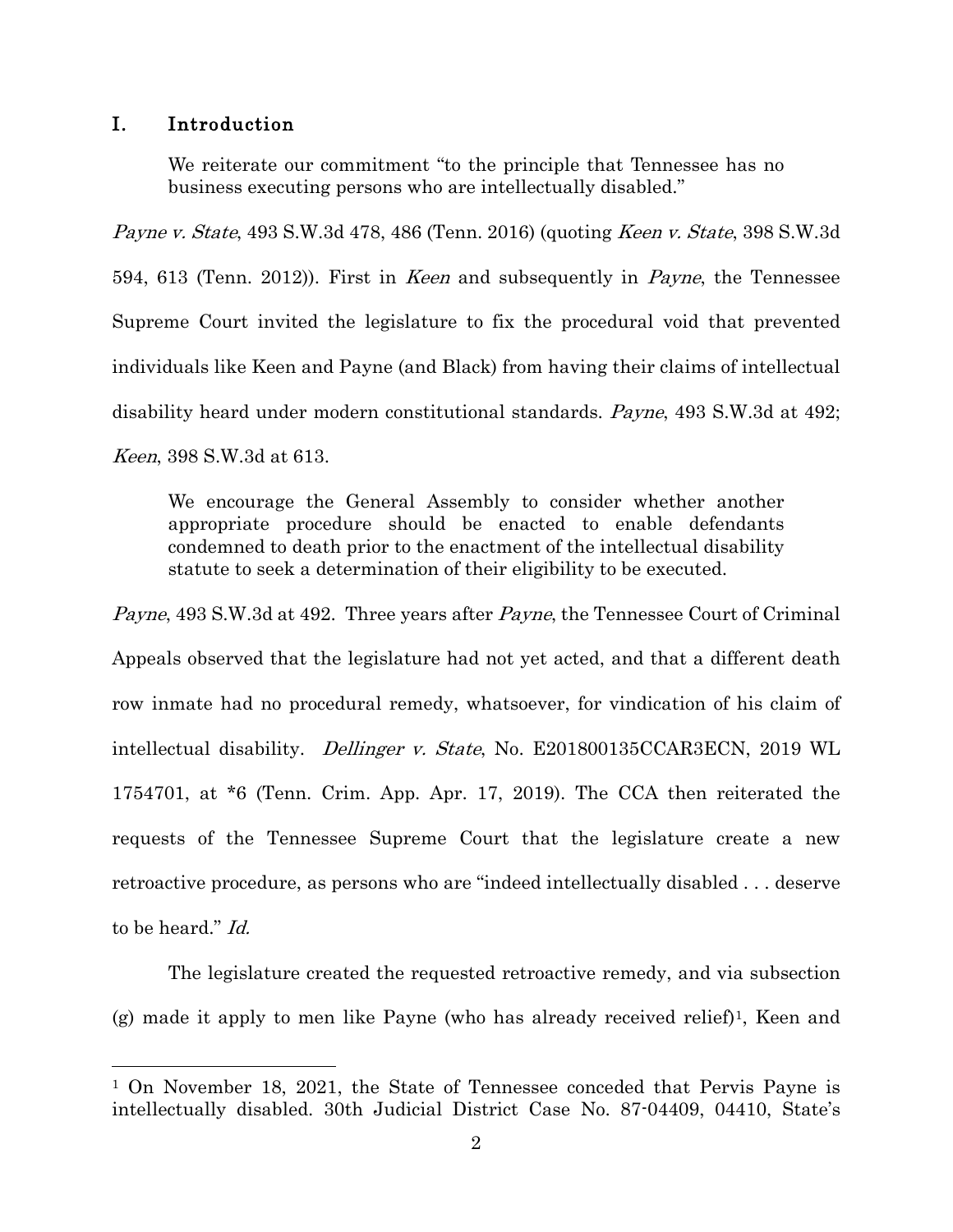Dellinger (who both have petitions pending), and Byron Black. Tenn. Code Ann. § 39- 13-203(g) (2021).

Against this backdrop, it would be incongruous to interpret the statute to deny relief to individuals like Mr. Black—who were subjected to prior unconstitutional standards, and who have never had their claims adjudicated under the standards required by the United States Supreme Court. Such an interpretation is inconsistent with the requests of the courts, the text of the statute, and the intent of the legislature. Such an interpretation would mean that the defendants in the cases cited above, would be denied the very remedy that the legislature created for them. That is absurd.

It would be equally absurd to contend that the issue determined in 2004 is the same issue that is to be determined today. Rather, radically different, judicially created legal standards were applied in 2004 to adjudicate whether Mr. Black was "mentally retarded." Today, constitutional standards that are informed by the medical community's diagnostic framework must be applied to the very different question of whether he is intellectually disabled. *Moore v. Texas (Moore-II)*, 139 S. Ct. 666 (2019); Moore v. Texas, 137 S. Ct. 1039 (2017); Brumfield v. Cain, 576 U.S. 305 (2015); Hall v. Florida, 572 U.S. 701 (2014); Atkins v. Virginia, 536 U.S. 304 (2002); American Association on Intellectual and Developmental Disability,

Notice, Nov. 18, 2021. On November 23, 2021, the Criminal Court accepted this concession after enumerating the proof that supported Mr. Payne's claim, and in light of the United States Supreme Court's controlling precedents of *Atkins*, *Hall*, and *Moore.* The State's Notice, and the Court's Order are found as items 12 and 13 in the appendix to this brief.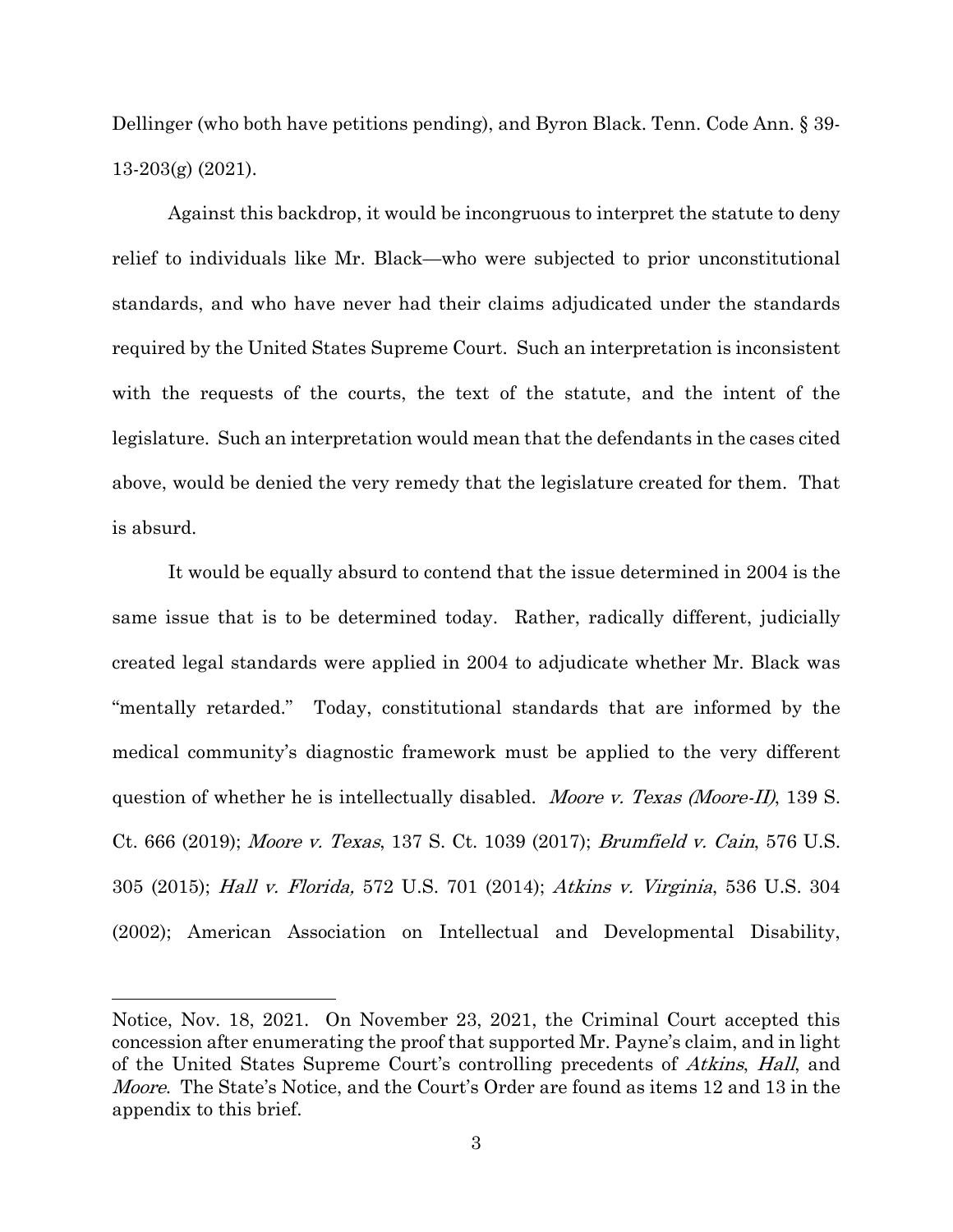Intellectual Disability: Definition, Diagnosis, Classification, and Systems of Supports (12 ed. 2021) (AAIDD-12); American Psychiatric Association, Diagnostic and Statistical Manual of Mental Disorders (5th ed. 2013) (DSM-5).

And to complete a trilogy of the absurd, it would be absurd to ignore the ever growing factual record that demonstrates beyond any doubt that Mr. Black is intellectually disabled. Submitted along with this brief, is the February 28, 2022 report of Dr. Susan Vaught.<sup>2</sup> In 2004, she testified that Mr. Black was not mentally retarded. Today she concludes:

Byron Black does meet criteria established in the 2021 changes to § 39- 13-203 for diagnosis of intellectual disability. This represents a change in my 2003 opinion, based on new information in his record, the ability to review his performance at multiple points in time across multiple practitioners, changes in scientific knowledge and standards of practice, and changes in diagnostic criteria.

Dr. Susan Vaught, Rpt., Feb. 28, 2022, at 6. Equally important are Dr. Daniel Martell's August 25, 2020, report, and his December 13, 2021, supplement.<sup>3</sup> Dr. Martell, like Dr. Vaught, has regularly testified as an expert for the State in capital prosecutions. He was the State's lead expert in the Paul Reid capital murder trials, testifying at the capital sentencing phase, and also regarding Mr. Reid's competency to stand trial, and later to waive post-conviction relief. Reid ex rel. Martiniano v. State, 396 S.W.3d 478, 504 (Tenn. 2013); State v. Reid, 213 S.W.3d 792, 809–10 (Tenn. 2006). Dr. Martell evaluated Mr. Black, reviewed the comprehensive record, and

<span id="page-4-0"></span><sup>2</sup> As an aid to this Court, all of the various reports and declarations that have been developed since the 2004 litigation are attached as an appendix to this brief.

<span id="page-4-1"></span><sup>&</sup>lt;sup>3</sup> Dr. Martell's supplement was requested specifically to address questions raised by the District Attorney General.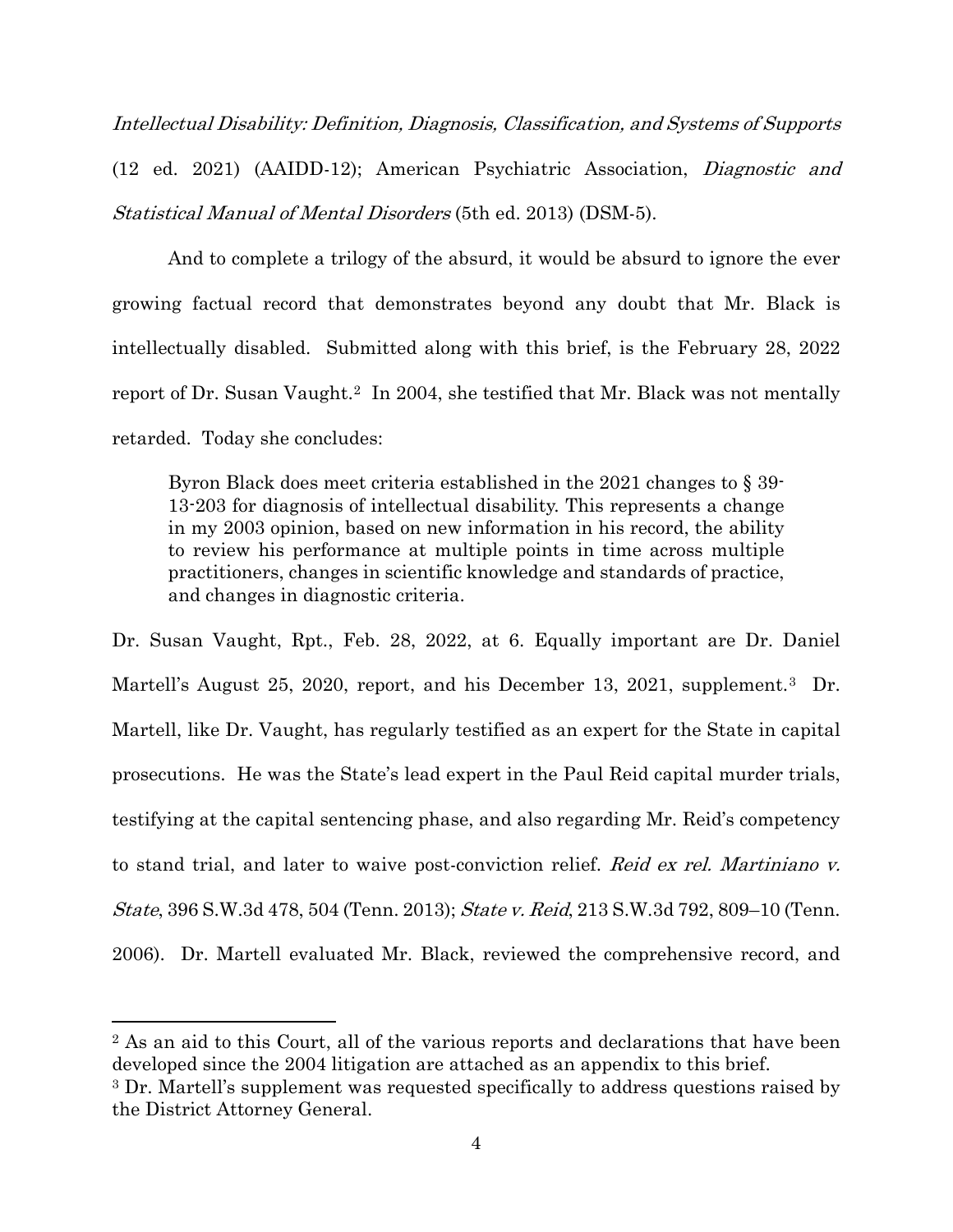concluded that Mr. Black is intellectually disabled. Martell Reports, Aug. 25, 2020 & Dec. 13, 2021.

Dr. Vaught and Dr. Martell are only the most recent experts to recognize that under appropriate scientific standards, as enunciated by the American Association on Intellectual and Developmental Disabilities (AAIDD) and the American Psychiatric Association (APA, publisher of the DSM series), Mr. Black is intellectually disabled.

To summarize Mr. Black's argument: (1) the intent of Tennessee Code Annotated § 39-13-203 was to afford individuals like Mr. Black a hearing, where the medical community's diagnostic framework, and the constitutional protections recognized by the United States Supreme Court would be faithfully applied. (2) Prior proceedings from 2004 applied radically different, judicially created standards to determine the issue of "mental retardation," and never addressed the issue of whether Mr. Black is intellectually disabled under constitutional standards. (3) The factual record developed since 2004, but never considered by any court, is overwhelming: Mr. Black is intellectually disabled. For these reasons sub-section  $(g)(2)$  does not preclude further review.

## <span id="page-5-0"></span>II. Tennessee Code Annotated § 39-13-203 (2021) was passed, at the request of the Tennessee Supreme Court, so that individuals like Mr. Black would have one fair constitutional hearing on their claim of intellectual disability.

Following the requests of the Tennessee Supreme Court in *Payne* and *Keen*, and the prodding of the Court of Criminal Appeals in Dellinger, the legislature amended Tennessee Code Annotated § 39-13-203 so that Tennessee's intellectual

5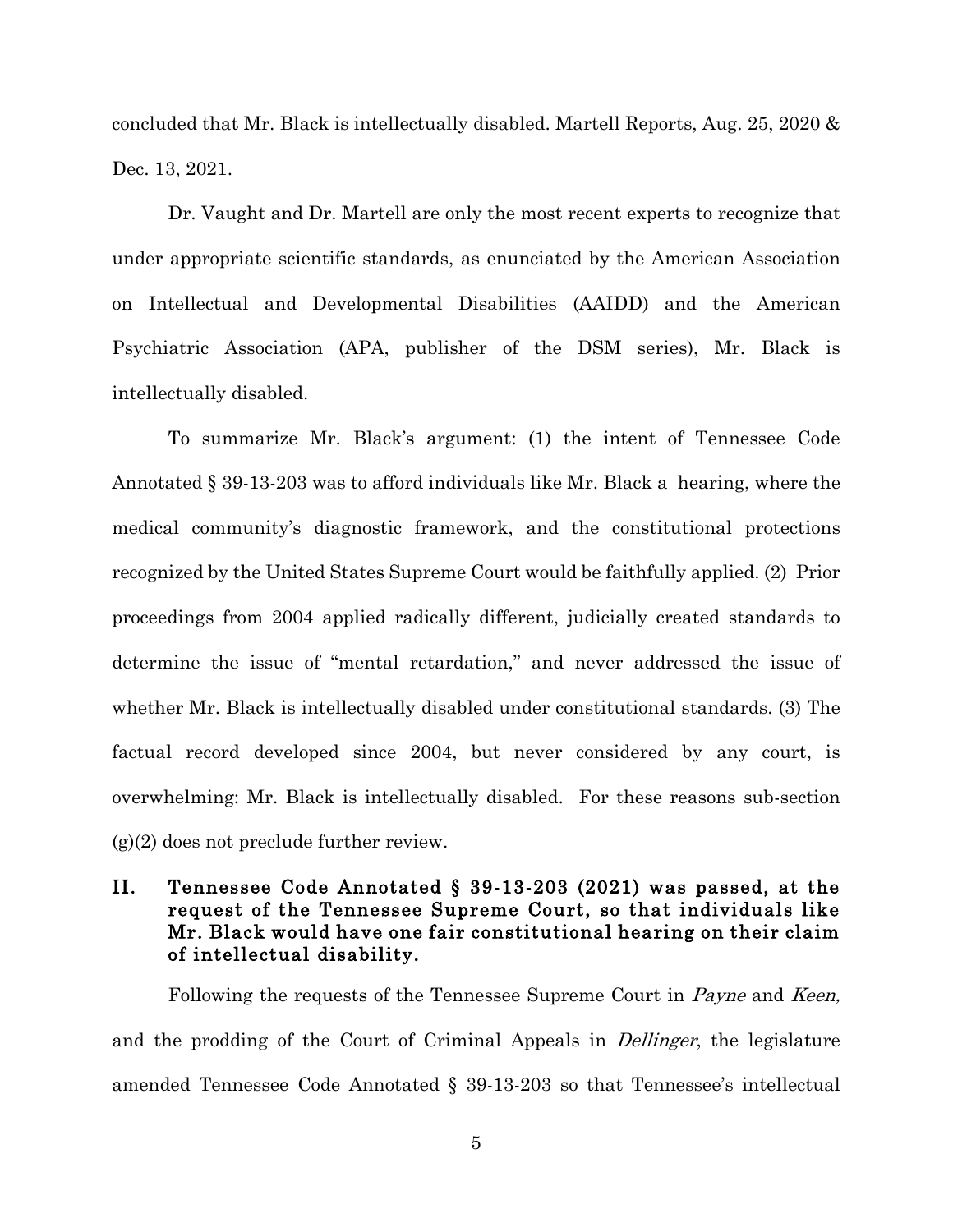disability definition would be consistent with the constitutional standards established by the United States Supreme Court, and so that individuals who had not yet had a constitutionally adequate intellectual disability hearing would have their day in court.

Two provisions of the new statute most clearly demonstrate the legislature's goals. First, they eliminated any reference to a bright-line IQ score requirement of 70 or below; today the relevant question is simply whether a defendant has "significantly subaverage general intellectual functioning." Tenn. Code Ann. § 39-13- 203(a)(1). This is a sea change from the old, unconstitutional bright line requirement of a raw, unadjusted IQ score of 70 or less that was in effect when Mr. Black had his mental retardation hearing.<sup>4</sup> See Howell v. State, 151 S.W.3d 450, 458 (Tenn. 2004). Second, in sub-section (g) the legislature provided a retroactive route for any defendant "who has been sentenced to the death penalty prior to [May 11, 2021] and whose conviction is final on direct review." This retroactive procedure is exactly what the courts had requested in Dellinger, Payne and Keen.

These two changes must be viewed in concert—especially in a case like that of Mr. Black. Sub-section (a)(1) explicitly removed an unconstitutional element from

<span id="page-6-0"></span><sup>4</sup> It was a radical departure from the Tennessee Supreme Court's last authoritative intellectual disability decision, as well. *Coleman v. State* had loosened the strictest application of the 70 IQ requirement, as it permitted—but did not require—the consideration of the standard error of measurement and other adjustments, but it continued to uphold the old version of Tenn. Code Ann. § 39-13-203(a)(1) and the requirement that a defendant be shown to have a specific IQ score of 70 or less. 341 S.W.3d 221, 247 (Tenn. 2011). Only as of May 11, 2021 is Tennessee's unconstitutional bright line requirement finally abolished.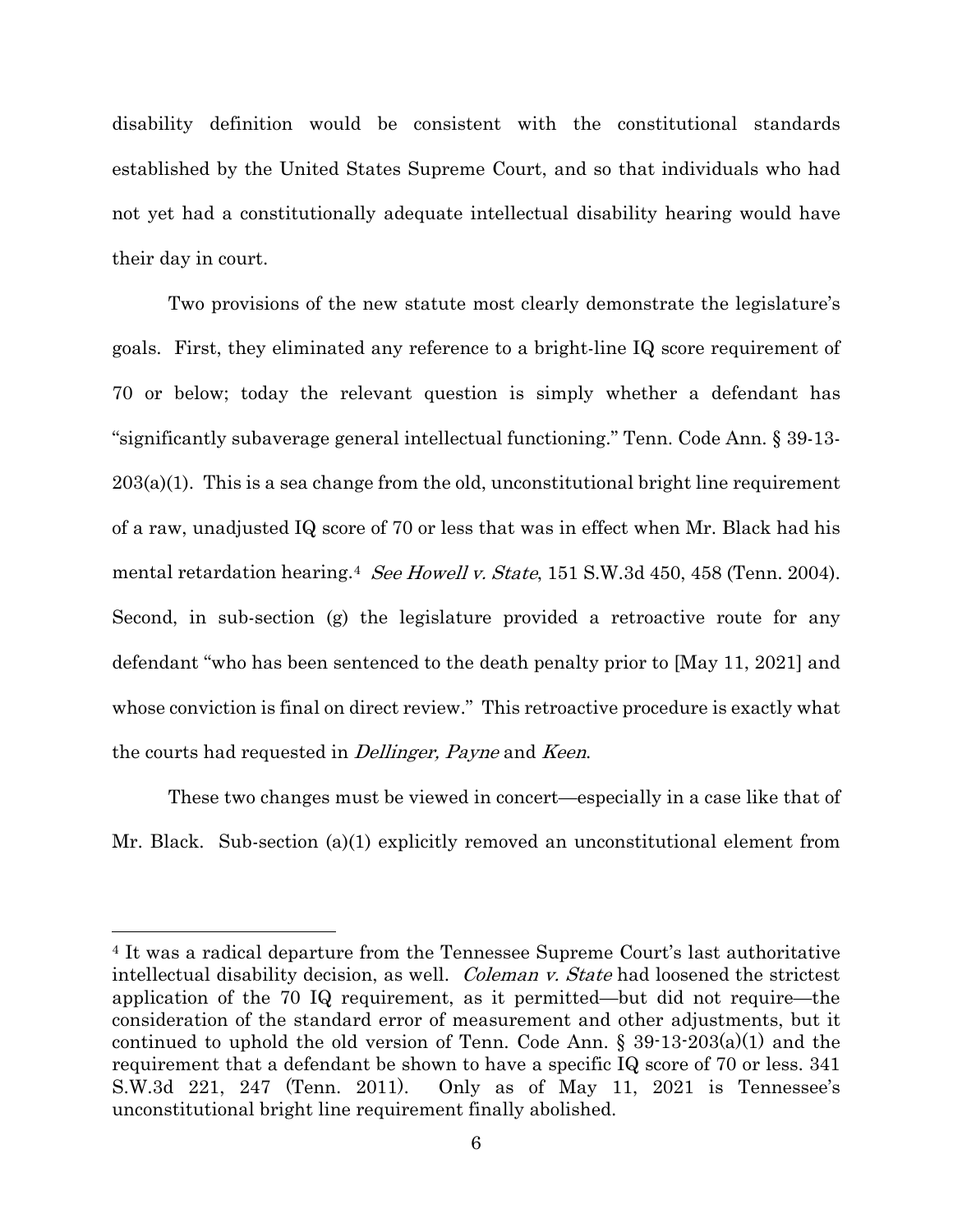our statue—an element that was essential to the analysis employed by this Court in 2004. Sub-section (g)(1) explicitly permits retroactive application of the now constitutional statute. Sub-section (g)(2) would only prevent Mr. Black from a hearing under (g)(1) if revised to read: "A defendant shall not file a motion under subdivision  $(g)(1)$  if the issue of whether the defendant has an intellectual disability has been previously adjudicated on the merits in a prior hearing on a different issue using unconstitutional standards that this law now repudiates." Mr. Black does not believe that the legislature intended for the courts to graft such a clause on to  $(g(2))$ . Brown v. Tennessee Title Loans, Inc., 328 S.W.3d 850, 857 (Tenn. 2010) (refusing to "casually engraft" a meaning not apparent from the statute). Indeed, a court should "be circumspect about adding words to a statute that the General Assembly did not place there." Coleman v. State, 341 S.W.3d 221, 241 (Tenn. 2011)

In enacting sub-section  $(g)(1)$  the legislature undoubtedly intended that the relevant legal standard for evaluating a claim of intellectual disability be the modern constitutional and scientific standard—as opposed to the standard, if any, that existed at the time of the defendant's crime. Obviously, if old standards were applied, then someone like Mr. Black (or Mr. Payne who has already received relief) would be without recourse, as the mentally retarded could constitutionally receive the death penalty at the time of their crimes, trials and sentencings. Penry v. Lynaugh, 492 U.S. 302, 340 (1989). Thus, sub-section  $(g)(1)$  clearly contemplates a new hearing, under current constitutional, medically-informed standards. Logically, sub-section (g)(2) only prohibits relitigation if a defendant has already had a hearing under the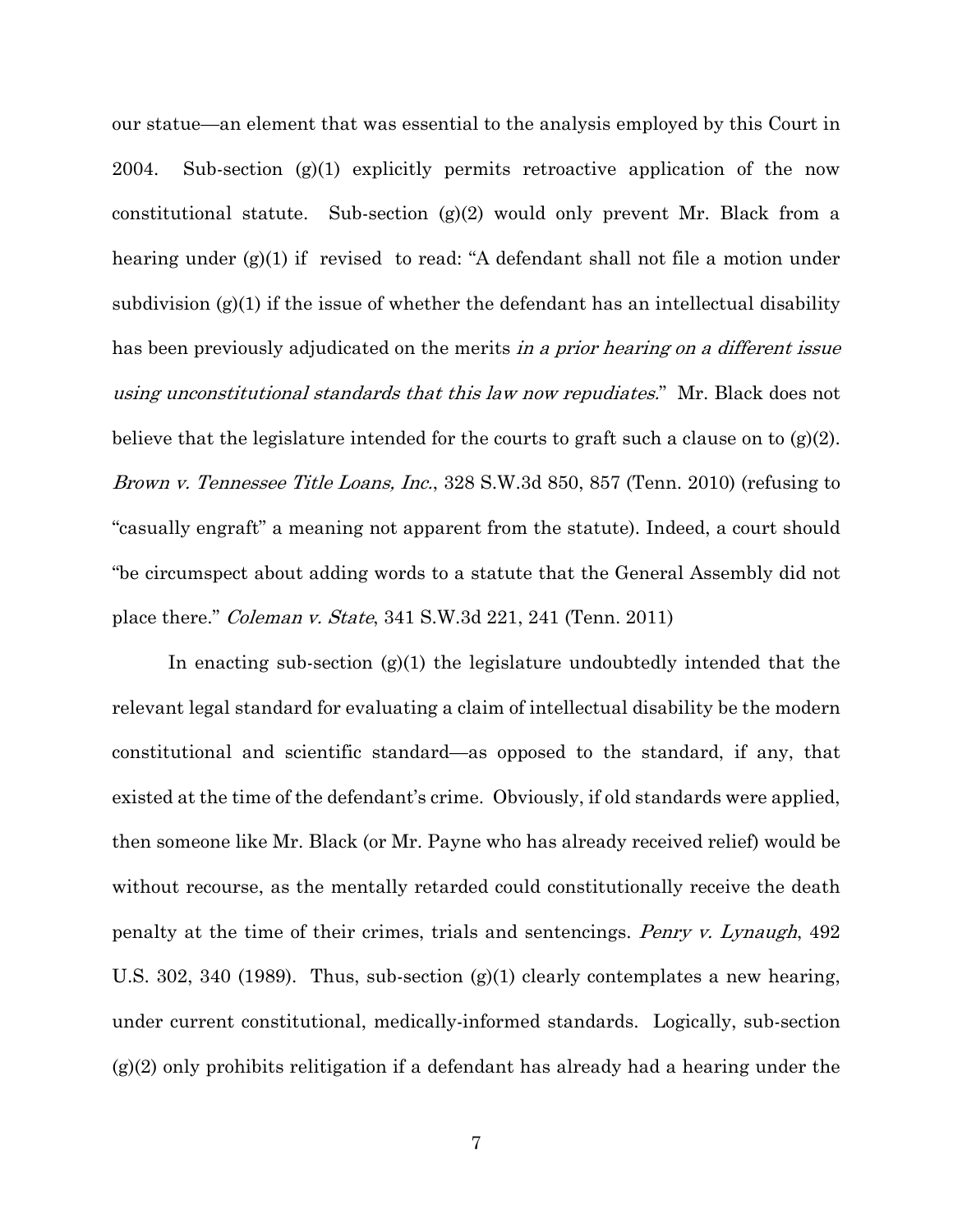constitutional, medically-informed standards that Tennessee enacted as of May 11, 2021.

This interpretation of sub-section  $(g)(2)$  is not only logical, it avoids constitutional conflict. "In construing statutes, it is our duty to adopt a construction which will sustain a statute and avoid constitutional conflict if any reasonable construction exists that satisfies the requirements of the Constitution." Davis-Kidd Booksellers, Inc. v. McWherter, 866 S.W.2d 520, 529 (Tenn. 1993). When a court is "faced with two equally plausible interpretations, one of which poses constitutional concerns, the canon of constitutional avoidance directs [the court] to adopt the other interpretation." Moorcroft v. Stuart, No. M201302295COAR3CV, 2015 WL 413094, at \*10 (Tenn. Ct. App. Jan. 30, 2015) (citing Clark v. Martinez, 543 U.S. 371, 38091 (2005)). A court "must construe a statute so as to avoid a constitutional conflict if any reasonable construction exists that satisfies the Constitution's requirements." Freeman Indus., LLC v. Eastman Chem. Co., 172 S.W.3d 512, 522 (Tenn. 2005) (citing Davis-Kidd, 866 S.W.2d at 529).

Any interpretation that precludes review of Mr. Black's intellectual disability would be constitutionally infirm. The Supreme Court has recognized that the intellectually disabled "face a special risk of wrongful execution" and the failure to afford due consideration of an intellectual disability "undermine[s] the strength of the procedural protections that our capital jurisprudence steadfastly guards." Atkins, 536 U.S. at 317, 321. The Tennessee Supreme Court, following the dictates of the Eighth Amendment, has twice committed to the principle that "Tennessee has no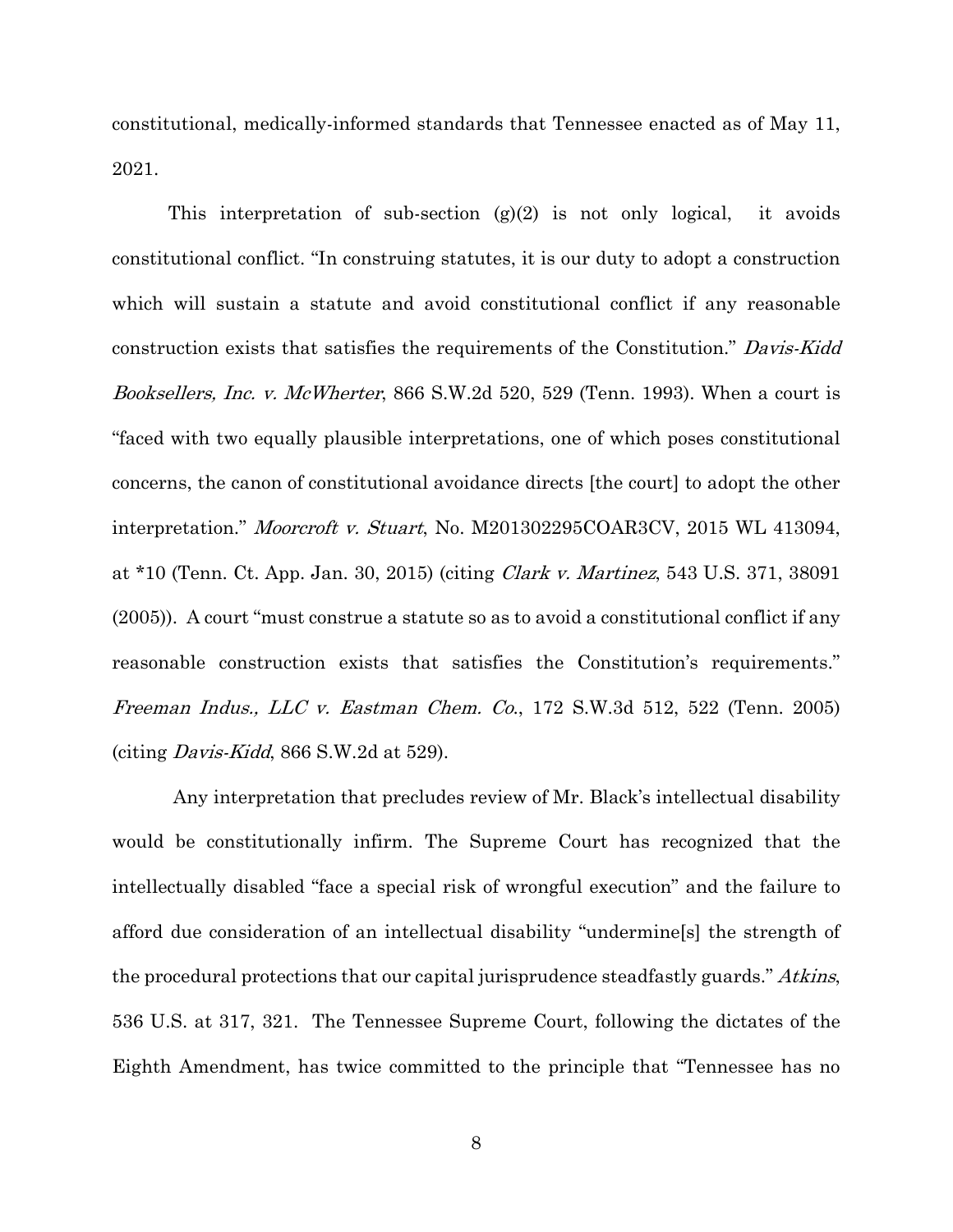business executing persons who are intellectually disabled." Payne, 493 S.W.3d at 486; *Keen*, 398 S.W.3d at 613. As such, any interpretation of  $(g)(2)$  that denies Mr. Black his Eighth Amendment right to an intellectual disability determination that is informed by the medical community's diagnostic framework, and that complies with the constitutional standards of Moore-II, Moore, Brumfield, Hall, and Atkins, would run afoul of the canon of constitutional avoidance.[5](#page-9-1)

The only reasonable reading of  $(g)(2)$  is that it precludes relitigation of the "issue of whether the defendant has an intellectual disability" if and only if that specific issue has actually been determined under the constitutional, medicallyinformed standards embraced by the May 11, 2021 amendment. Such an interpretation is compelled by the clear legislative intent to create a procedural vehicle for individuals to raise legitimate claims of intellectual disability but who were precluded from doing so because of the existence of a prior unconstitutional standard and no available procedural remedy.

### <span id="page-9-0"></span>III. The issue of mental retardation litigated in 2004 is not the same as the issue of intellectual disability that must be decided today.

The "issue" of whether Mr. Black has an intellectual disability has never been determined. In 2004 this Court faced a very different issue, was Mr. Black "mentally

<span id="page-9-1"></span><sup>5</sup> Such an interpretation would also run afoul of the less commonly invoked maxim of law *ubi jus ibi remedium*: "Where the interpretation of a law is doubtful, it is against the policy of the law and all the traditions of the Courts to give it such a construction as must necessarily defeat a remedy." Pond v. Trigg, 52 Tenn. 532, 537 (1871); Blackstone's adage that "it is a general and indisputable rule, that where there is a legal right, there is a legal remedy." appears particularly apt to this case. William Blackstone, Commentaries on the Law of England, Book III Of Private Wrongs 23 (1768.)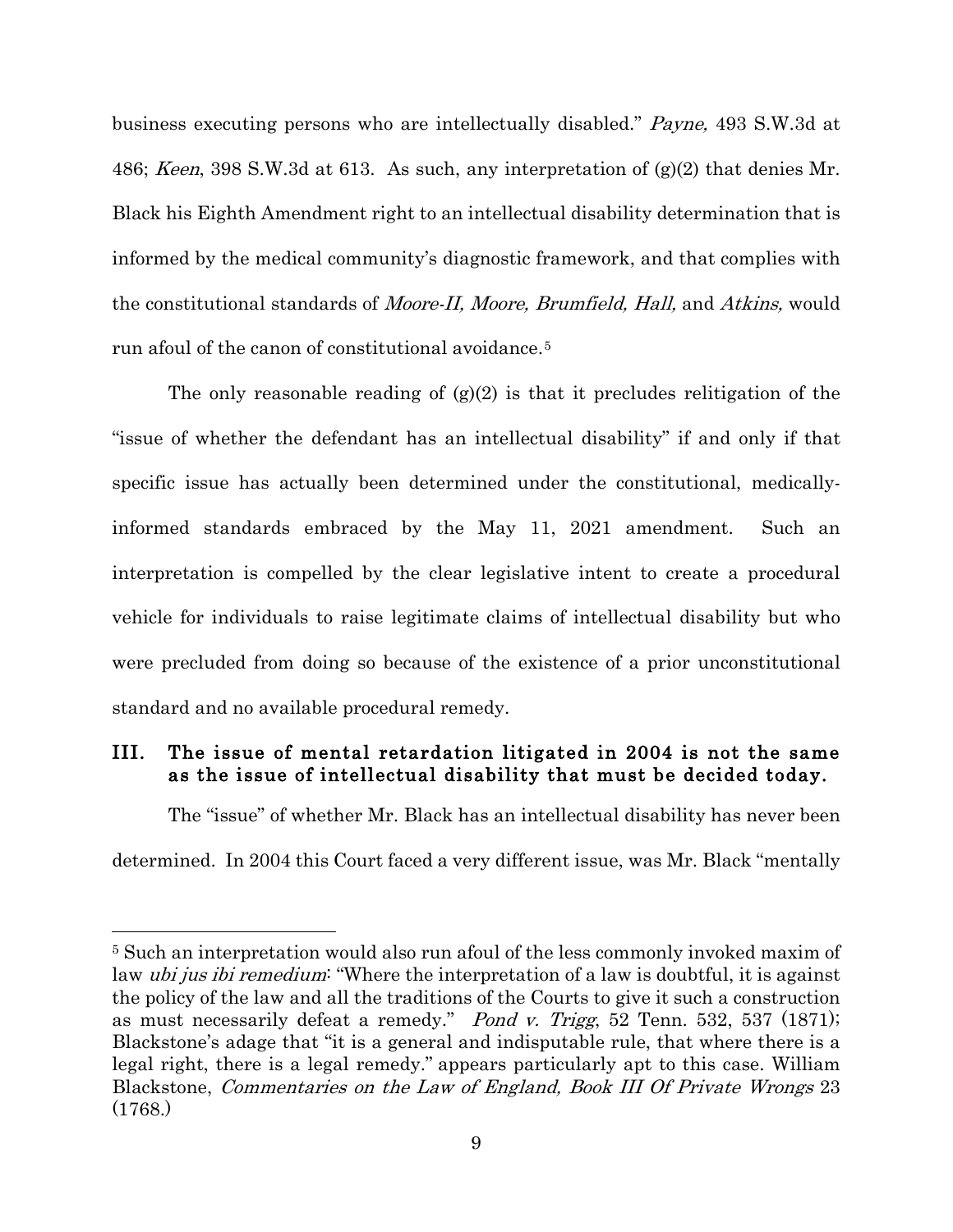retarded?" In answering that question this Court applied judicially created legal standards that were directly contrary to the constitutional and scientific standards used to determine intellectual disability today. Subsequent appellate and habeas courts that reviewed this Court's initial opinion continued to apply the same basic legal standards from 2004.[6](#page-10-0) Those standards were contrary to Atkins, Hall, Brumfield, Moore, and Moore-II, they were not informed by the medical community's diagnostic framework, they relied on lay stereotypes, and they ignored the relevant manuals defining intellectual disability published by the AAIDD and APA. Under Tennessee Code Annotated § 39-13-203, as already explained, Mr. Black is entitled to one full and fair hearing where the "issue" of intellectual disability is determined under the proper constitutional standards.

Tennessee courts often must decide whether an issue has been previously determined. Tennessee law holds that that "when an issue has been actually and necessarily determined in an earlier proceeding between the parties, that determination is conclusive against the parties in subsequent proceedings." Mullins v. State, 294 S.W.3d 529, 534 (Tenn. 2009) (citing King v. Brooks, 562 S.W.2d 422, 424 (Tenn. 1978); Shelley v. Gipson, 400 S.W.2d 709, 711–12, 714 (Tenn. 1966). This is the doctrine of issue preclusion, or collateral estoppel.[7](#page-10-1)

<span id="page-10-0"></span><sup>6</sup> To be clear, the only merits opinion that ever happened in this case was this Court's finding in 2004 that Mr. Black was not mentally retarded. Everything that followed was some level of deferential review.

<span id="page-10-1"></span><sup>&</sup>lt;sup>7</sup> This doctrine is similar to claim preclusion/*res judicata*, and in all ways relevant to this case they are identical. See State v. Thompson, 285 S.W.3d 840, 848 (Tenn. 2009) (distinguishing between collateral estoppel, and res judicata). However, as we are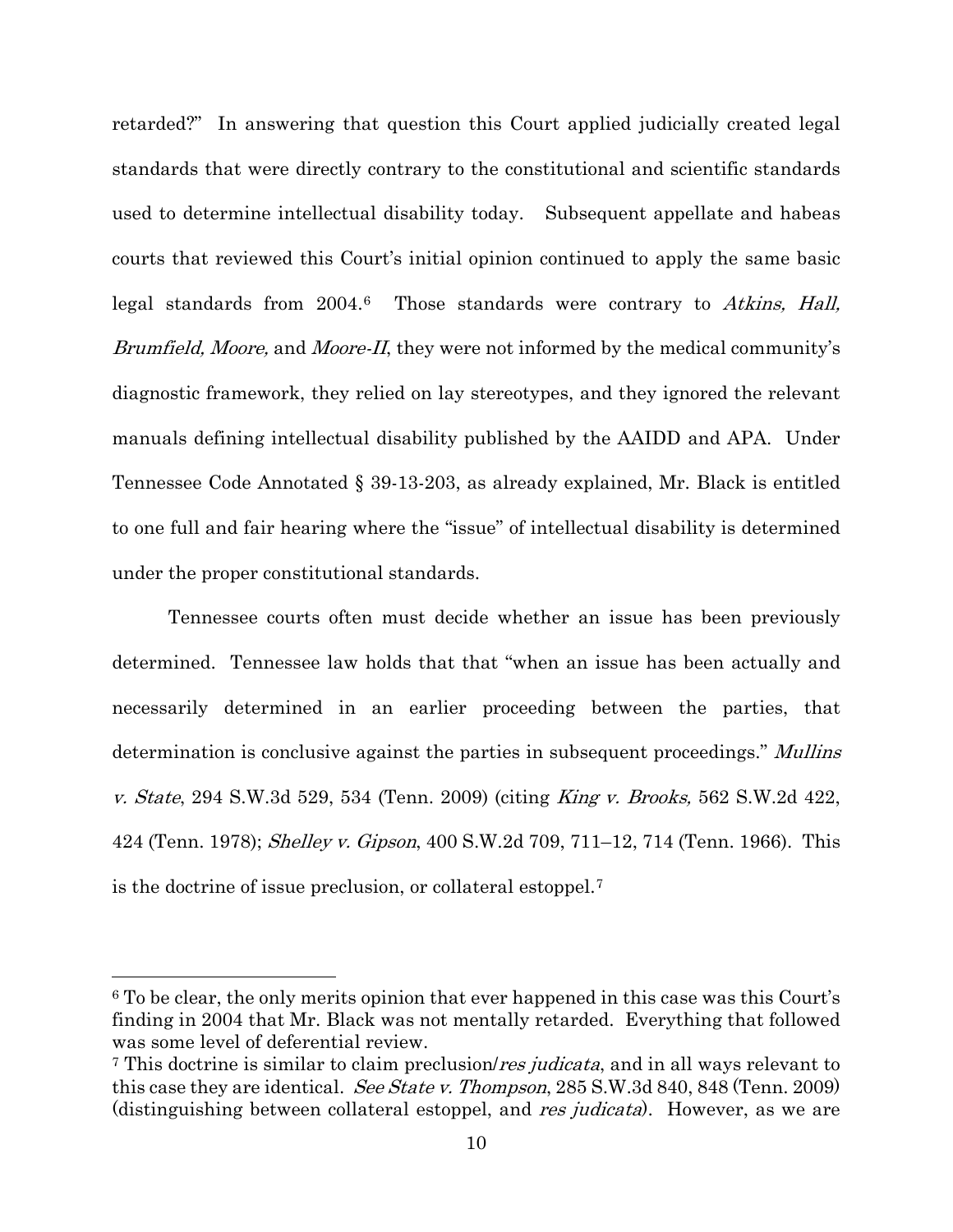A few basic rules of issue preclusion clearly apply to our present situation. First, the doctrine only applies if the issue previously determined is *identical* to the present issue; mere similarity is insufficient. Mullins, 294 S.W.3d at 535 (citing Patton v. Estate of Upchurch, 242 S.W.3d 781, 787 (Tenn. Ct. App. 2007)).

Second, "different legal standards as applied to the same set of facts create different legal issues." *Beaty v. McGraw*, 15 S.W.3d 819, 827 (Tenn. Ct. App. 1998) (overruled on other grounds); see also Reid v. State, No. M2009-00128-CCA-R3PD, 2011 WL 3444171, at \*30 (Tenn. Crim. App. Aug. 8, 2011), aff'd sub nom. Reid ex rel. Martiniano v. State, 396 S.W.3d 478 (Tenn. 2013) (recognizing that a determination of incompetency under one standard did not preclude a different determination under a different standard: "the applicable legal standard must also be identical"); State v. Hameed, No. M200900152CCAR9CD, 2010 WL 3582485 (Tenn. Crim. App. Sept. 15, 2010) ("the custody issue litigated and decided on its merits in juvenile court was not identical to the issue of whether Hameed committed the criminal offenses of aggravated child abuse and aggravated child neglect."); see also State v. Pursell, No. M200801625CCAR9CD, 2009 WL 2216562, at \*6 (Tenn. Crim. App. July 23, 2009).

Third, "[t]he relitigation of an issue of law between the same two parties is not precluded when a new determination is warranted in order to take account of an intervening change in the applicable law or to avoid the inequitable administration of the law." State ex rel. Cihlar v. Crawford, 39 S.W.3d 172, 179 (Tenn. Ct. App. 2000)

dealing with identity of "issues" not of "claims," collateral estoppel is the better comparator.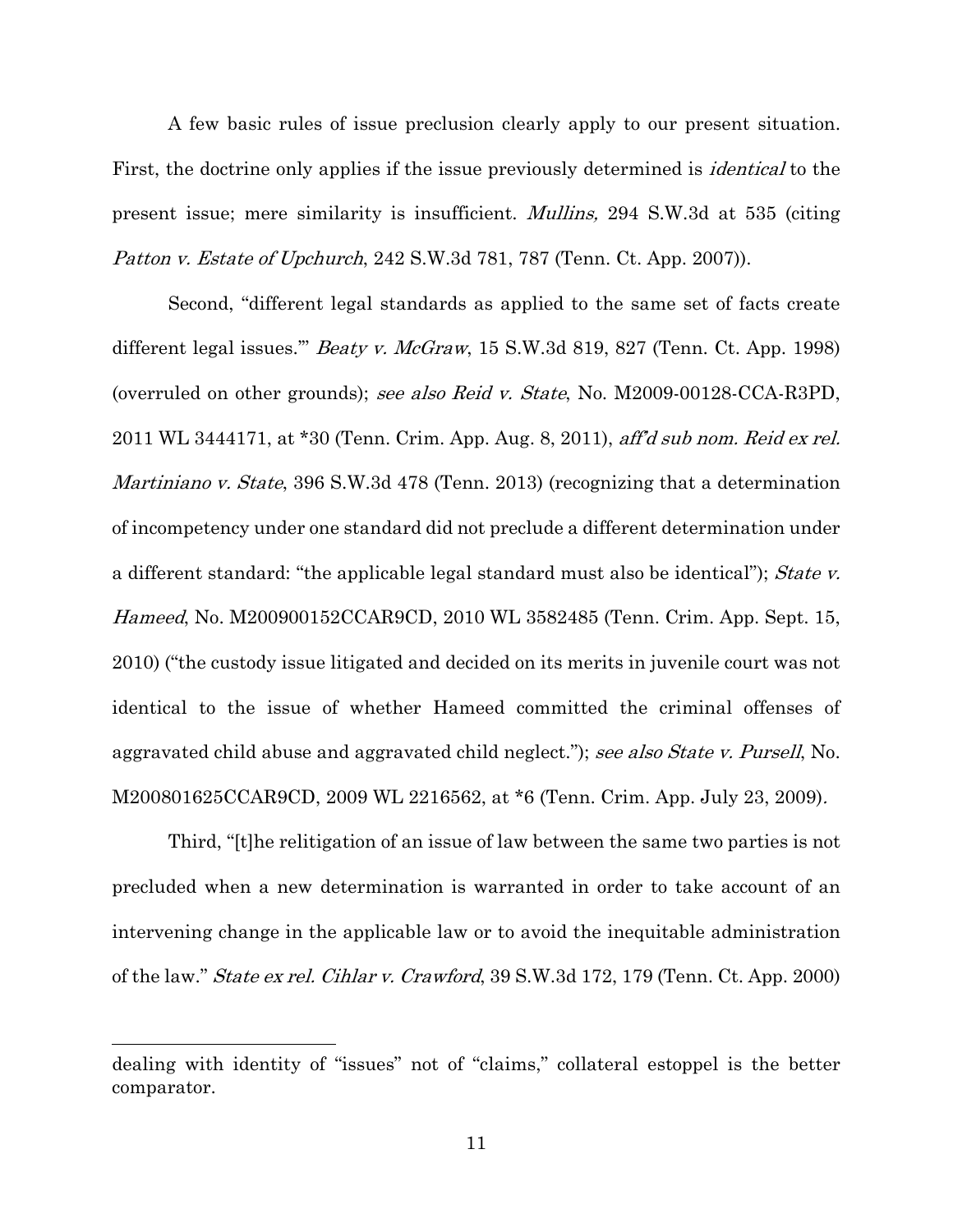(citing Restatement (Second) of Judgments § 28 (Am. L. Inst. 1982)).

Fourth, changed facts that "alter the parties' legal rights and relations" create new issues, not subject to preclusion. White v. White, 876 S.W.2d 837, 839–40 (Tenn.) 1994); see also Strawter v. Mueller Co., No. E2015-02374-SC-R3-WC, 2016 WL 7322800, at \*5 (Tenn. Workers Comp. Panel Dec. 16, 2016); Bridgestone/Firestone, 495 S.W.3d 257, 270 (Tenn. Ct. App. 2015).

Fifth (and for our purposes, dispositive), issue preclusion is an affirmative defense that is waived if not raised.<sup>[8](#page-12-0)</sup> Napolitano v. Bd. of Pro. Resp., 535 S.W.3d 481, 497, n.9 (Tenn. 2017). That is, in criminal matters, issue preclusion and claim preclusion are both affirmative defenses that must be pled (and proven) by the moving party. *Thompson*, 285 S.W.3d at 849; *State v. Scarbrough*, 181 S.W.3d 650, 655 (Tenn. 2005); State v. Huskey, 66 S.W.3d 905, 926 (Tenn. Crim. App. 2001). "Failure to plead and prove an affirmative defense constitutes a waiver of the defense." Smith v. State, 873 S.W.2d 5, 6 (Tenn. Crim. App. 1993) (state failed to plead statute of limitations, and waived defense); see also Newsome v. State, 995 S.W.2d 129, 133 (Tenn. Crim. App. 1998) ("Although it appears from the record that the appellant's petition was filed beyond the one year statute of limitations applicable to *writs of error coram nobis*, the statute of limitations is an affirmative defense which must be specifically plead [sic] or is deemed waived."); Smith v. State, 6 S.W.3d 512, 515 (Tenn. Crim. App. 1999) (state failed to plead defense of waiver, and thus waived

<span id="page-12-0"></span><sup>&</sup>lt;sup>8</sup> Counsel will not belabor this point, but as the State of Tennessee agrees that  $(g)(2)$ does not apply, any hypothetical defense under  $(g)(2)$  is waived.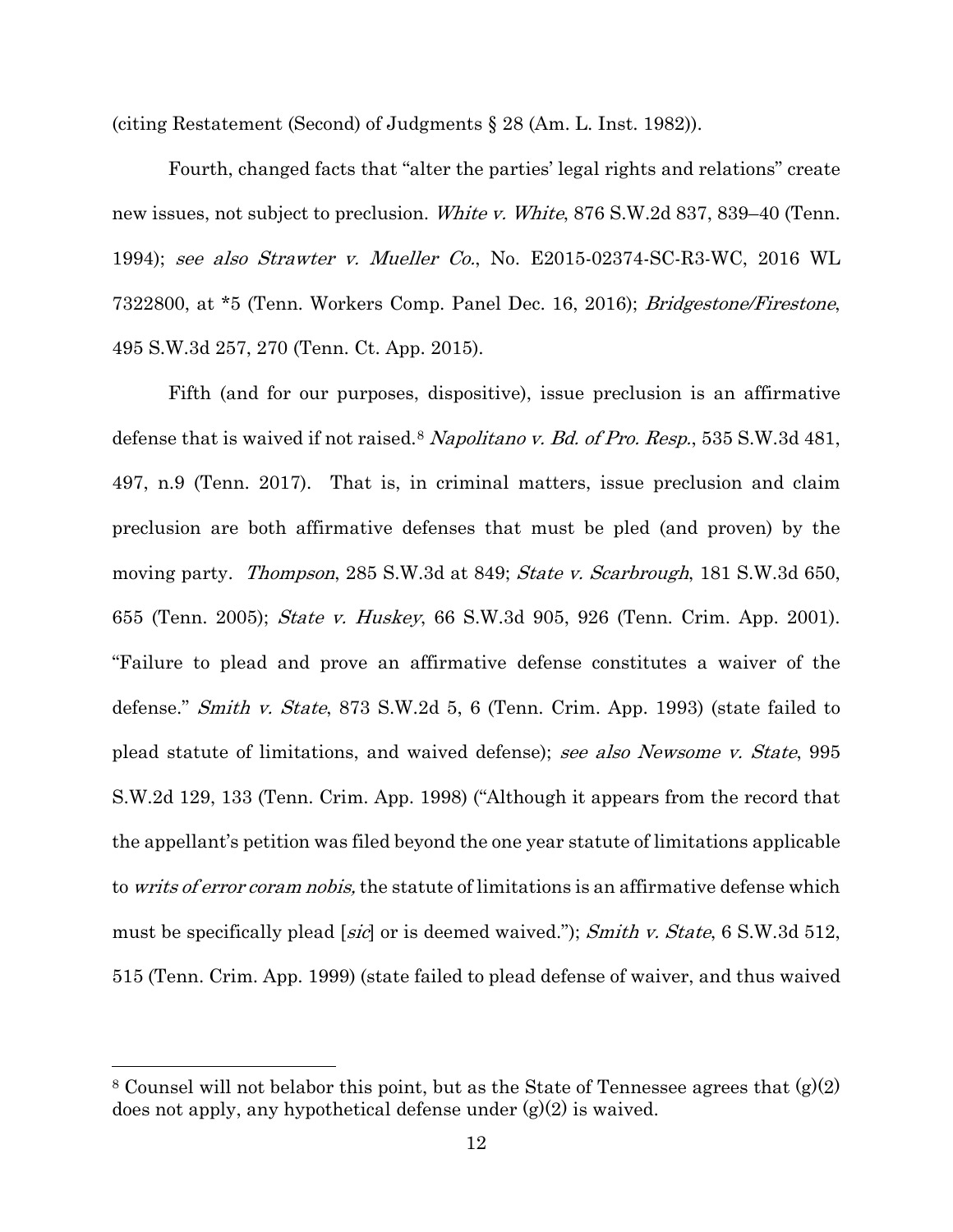waiver on appeal).

 $\overline{a}$ 

All five of these basic rules demonstrate why the issue addressed in 2004 is not the issue to be decided today, and thus should not be barred by (mis)application of sub-section  $(g)(2)$ .

#### <span id="page-13-0"></span>**A.** The legal standards applied in Mr. Black's "mental retardation" litigation were radically different from the modern constitutional standards that must be applied under Tennessee Code Annotated § 39- 13-203 to determine whether he is intellectually disabled.

This Court determined that Mr. Black was not "mentally retarded" because he failed to prove that (1) he had an IQ score that was 70 or less prior to age 18, and (2) he could not "behave so as to adapt to surrounding circumstances" prior to age 18. Black, slip op., at 31–32. This Court did not apply medically informed constitutional standards to decide whether Mr. Black had deficits in intellectual functioning and adaptive behavior that manifested during the developmental period, prior to age 22. Id.

## 1. The Court applied an unconstitutional bright line 70 IQ score before age 18 requirement, and unscientific rules for its determination.

<span id="page-13-1"></span>In 2004, this Court employed the following legal standards to determine intellectual functioning during the developmental period: (1) Mr. Black needed to prove that his IQ score was 70 or less prior to age 18 (this bright line requirement has since been found unconstitutional),<sup>[9](#page-13-2)</sup> (2) group administered tests of aptitude given during Mr. Black's school years, and a screening test given by Dr. Anchor were

<span id="page-13-2"></span><sup>&</sup>lt;sup>9</sup> The constitutional standards established by Atkins, Hall, Brumfield, Moore, and *Moore-II*, as informed by the medical community's diagnostic framework, will be setforth in § III.B, below.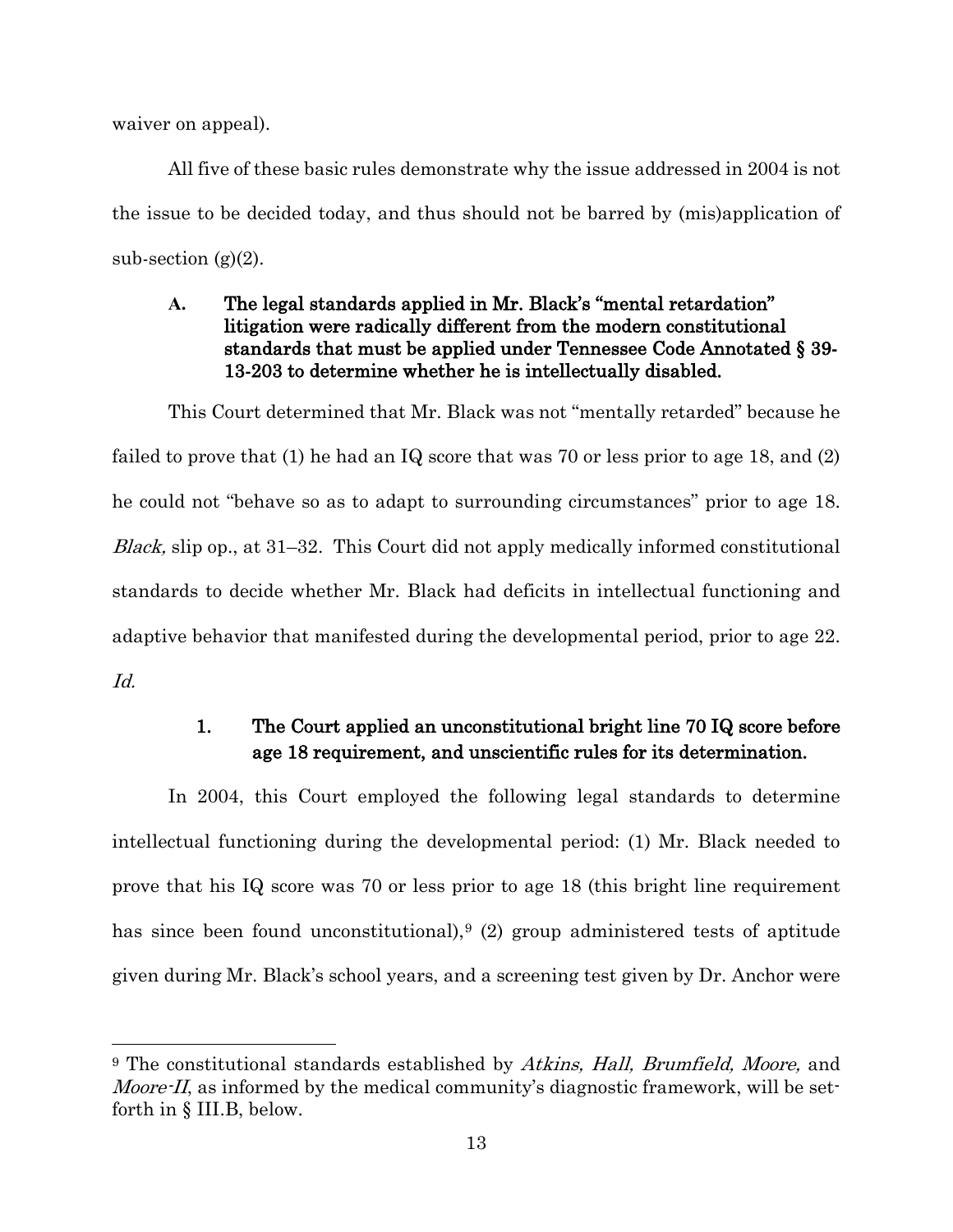considered to be IQ tests (they are not), (3) group administered tests of aptitude given during Mr. Black's school years and a screening test given by Dr. Anchor were given equal weight to individually administered, psychometrically valid, comprehensive tests of general intellectual functioning[10](#page-14-0) (they should not be), (3) no standard error of measurement (SEM) was considered (it must be), (4) norm obsolescence (the Flynn effect) was discussed, but not applied (it must be), (5) a score of 73 on Mr. Black's very first comprehensive IQ test (WAIS-R, given by Dr. Blair in 1993) was viewed as being contrary to a finding of mental retardation (it rang the bell). Id. at  $21-26$ ,  $30-31$ .

Ultimately, this Court weighed the three group-administered screening tests, one Shipley-Hartford screening test, and two comprehensive IQ tests that resulted in scores of 73 and 76 (WAIS-R from 1993 and 1997) against two comprehensive IQ tests that resulted in scores of 69 and 57 (WAIS-III and Stanford-Binet from 2001) and found that it was "simply not believable" that Mr. Black had an IQ of 70 or less, prior to age 18. A clinically reliable analysis pursuant to Atkins, Hall, Brumfield, Moore, and *Moore-II* would have found that all four comprehensive IQ tests strongly supported a finding of intellectual disability, while the screening and group administered tests were of no value at all. Id. at 31.

Subsequent tiers of review all continued to follow this same basic analysis. The Court of Criminal Appeals (CCA) made clear that "an I.Q. score of seventy . . . is a

<span id="page-14-0"></span><sup>&</sup>lt;sup>10</sup> Modern standards require that IQ be determined using "individually administered, psychometrically valid, comprehensive tests of general intellectual functioning." AAIDD-12, at 29; see also DSM-V, at 37. This language is a mouthful, and for brevity counsel will henceforth generally call such tests "comprehensive IQ tests."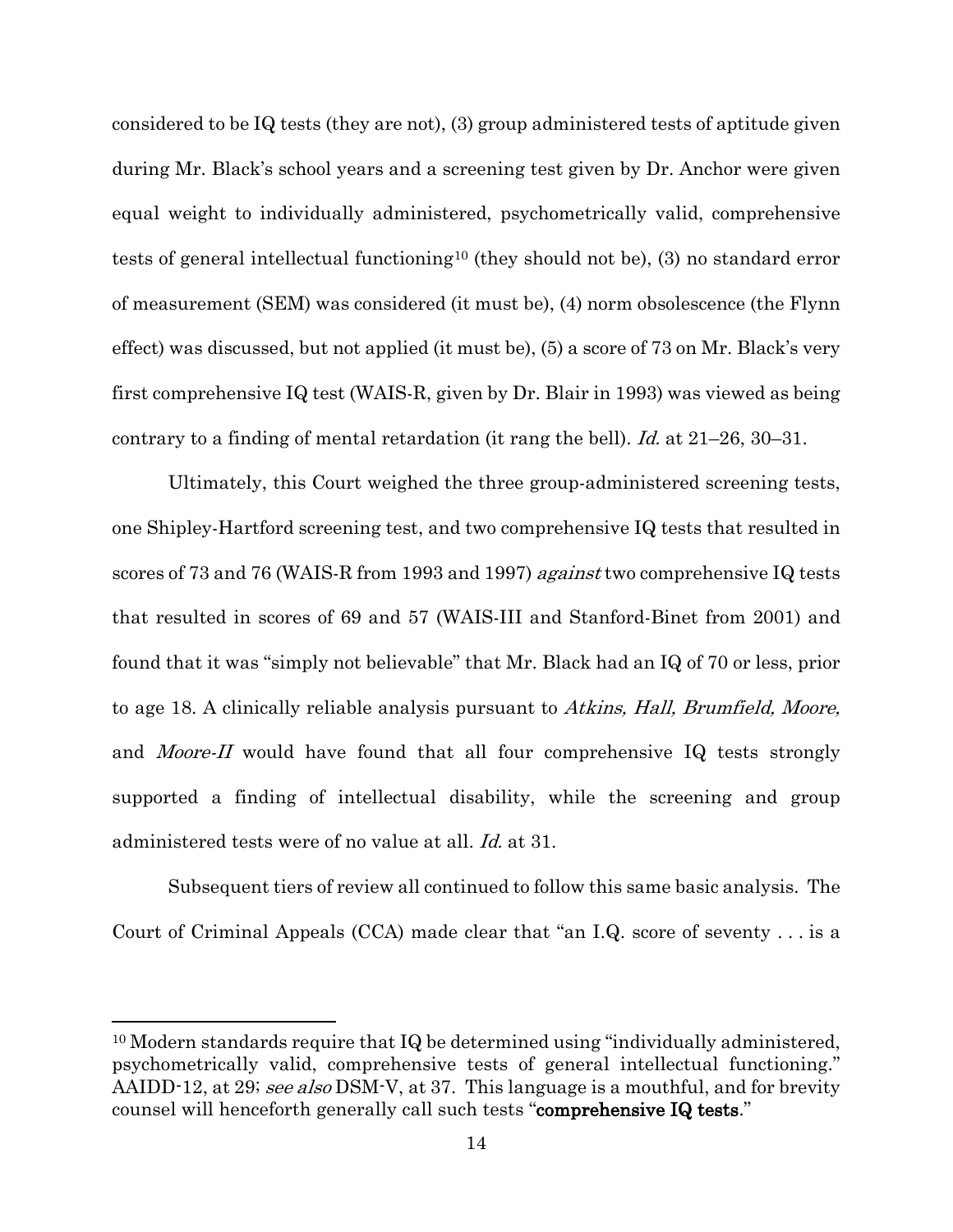'bright line cutoff' that must be met." Black v. State, No. M2004-01345-CCA-R3PD, 2005 WL 2662577, at \*12, 14 (Tenn. Crim. App. Oct. 19, 2005), perm. app. denied (Tenn. Feb. 21, 2006) (citing Howell, 151 S.W.3d at 458–59). No allowance could be made for "any standard [error] of measurement or other circumstances whereby a person with an I.Q. above seventy could be considered to be mentally retarded." Id. (quoting Howell, 151 S.W.3d at 456). And like this Court, the CCA treated group administered aptitude tests to be equivalent to, and worthy of the same weight as, comprehensive IQ tests. Id. at \*13. The CCA stressed that "[i]n 2001, Petitioner scored below seventy for the first time." Id. The CCA believed that Dr. Blair's firstever application of an individually administered, psychometrically valid, comprehensive test of general intellectual functioning which generated a score of 73 was *contrary* to a finding of mental retardation. *Id.* at \*13–14.

During federal habeas review,<sup>[11](#page-15-0)</sup> the Sixth Circuit Court of Appeals recognized

<span id="page-15-0"></span><sup>11</sup> Federal habeas review should not be considered a determination on the merits. "Section 2254(d) reflects the view that habeas corpus is a 'guard against extreme malfunctions in the state criminal justice systems,' not a substitute for ordinary error correction through appeal." Harrington v. Richter, 562 U.S. 86, 102–03 (2011) (quoting Jackson v. Virginia, 443 U.S. 307, 333 n.5 (1979) (Stevens, J. concurring)). In order to obtain relief, "[t]he state-court error must amount to an obvious and extreme constitutional malfunction." Jones v. Bell, 801 F.3d 556, 564 (6th Cir. 2015). The burden for obtaining relief "is an extremely high bar because habeas relief is an 'extraordinary remedy.'" Id. (quoting Bousley v. United States, 523 U.S. 614, 621 (1998)). Even the grant of habeas corpus relief by a federal court rests on decidedly narrow authority. Fay v. Noia, 372 U.S. 391, 430–31 (1963) ("Habeas lies to enforce the right of personal liberty; when that right is denied and a person confined, the federal court has the power to release him. Indeed, it has no other power; it cannot revise the state court judgment; it can act only on the body of the petitioner.") (overruled on other grounds).

The federal courts that heard Mr. Black's habeas corpus case by design and structure considered his case in the context of our federal system, which establishes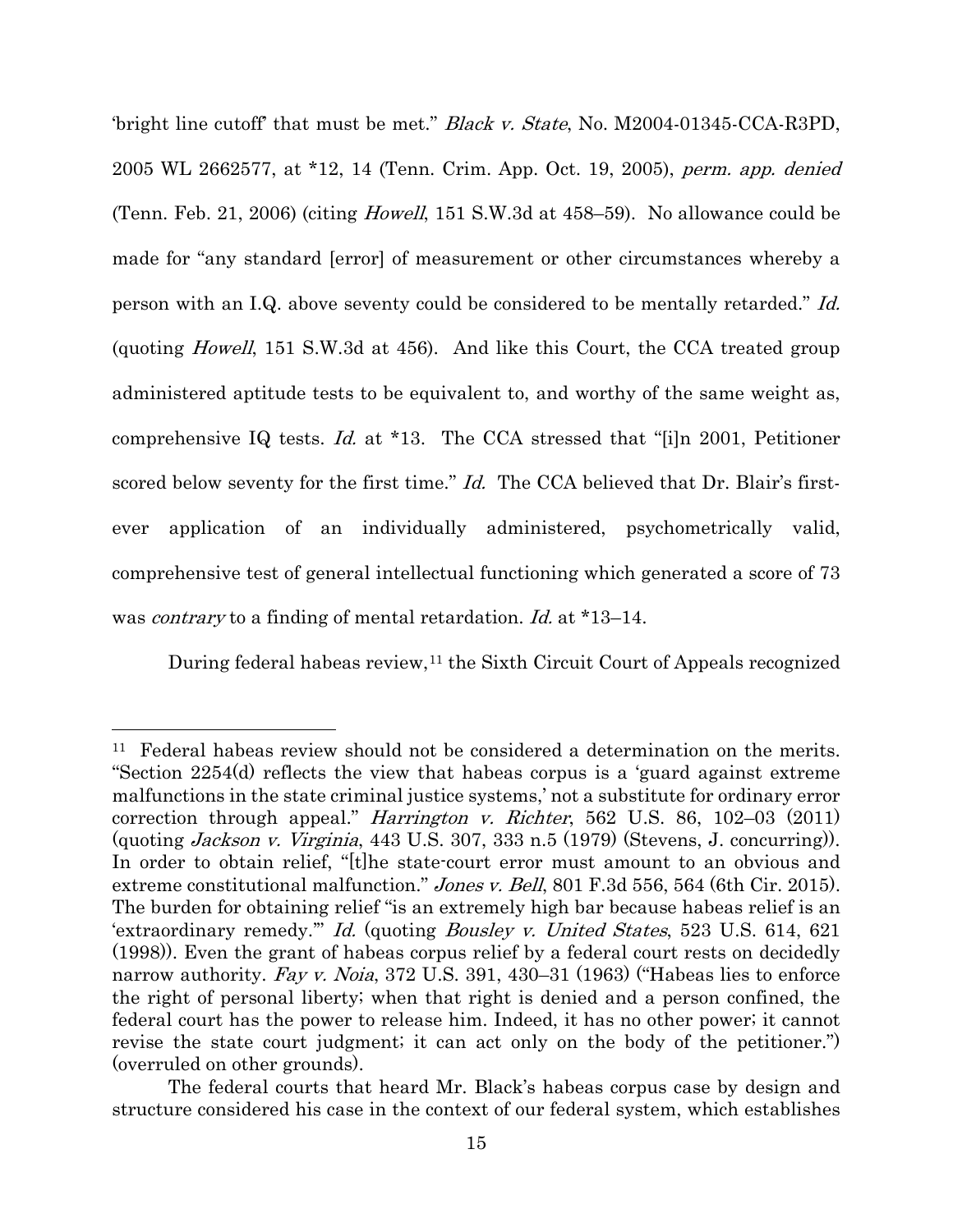that the legal standards applied by this Court in 2004, and the CCA in 2005, were contrary to the legal standards set-forth by the Tennessee Supreme Court in 2011 in Coleman v. State, 341 S.W.3d 221 (Tenn. 2011). Black v. Bell, 664 F.3d 81, 92–101 (6th Cir. 2011). The Sixth Circuit found that it was error to fail to consider the SEM and the Flynn effect. Id. at 96 (emphasis added). However, the Sixth Circuit did not require a court to apply either the SEM or the Flynn effect: "although evidence of the Flynn Effect or the SEM may be introduced into the record, neither of these factors may impact the court's ultimate determination of the defendant's specific I.Q. score." Id. Similarly, the Sixth Circuit did not reject Tennessee's bright line requirement that an expert testify that Mr. Black have a specific IQ score that was either 70 or below, or above 70, prior to age 18. *Id.* at 95–96. And, the Sixth Circuit continued to (mis)perceive three different groups of "IQ" scores as worthy of equal consideration:

(1) tests that were administered while Black was in elementary school, with the scores ranging from 83 to 97; (2) tests that were taken in preparation for Black's trial and during his first round of post-conviction proceedings, from 1988 to 1997, which ranged from 73 to 76; and (3) tests that were administered in 2001 by Black's experts who testified at his Atkins hearing, which ranged from 57 to 69.

Id. at 87. The Sixth Circuit recognized that there was a dispute about how to weigh these scores, and whether the WAIS-R scores of 73 and 76 should be adjusted downwards. Id., at 87–88. But, it did not resolve this dispute, let alone recognize that the medical community's diagnostic framework rejected the group-administered

the primacy of state courts reviewing state convictions. *Engle v. Isaac*, 456 U.S. 107, 128 (1982) ("[T]he Great Writ imposes special costs on our federal system. The States possess primary authority for defining and enforcing the criminal law."). The federal court refusal to extend an extraordinary remedy and invade the prerogatives of the state courts is not an adjudication on the merits.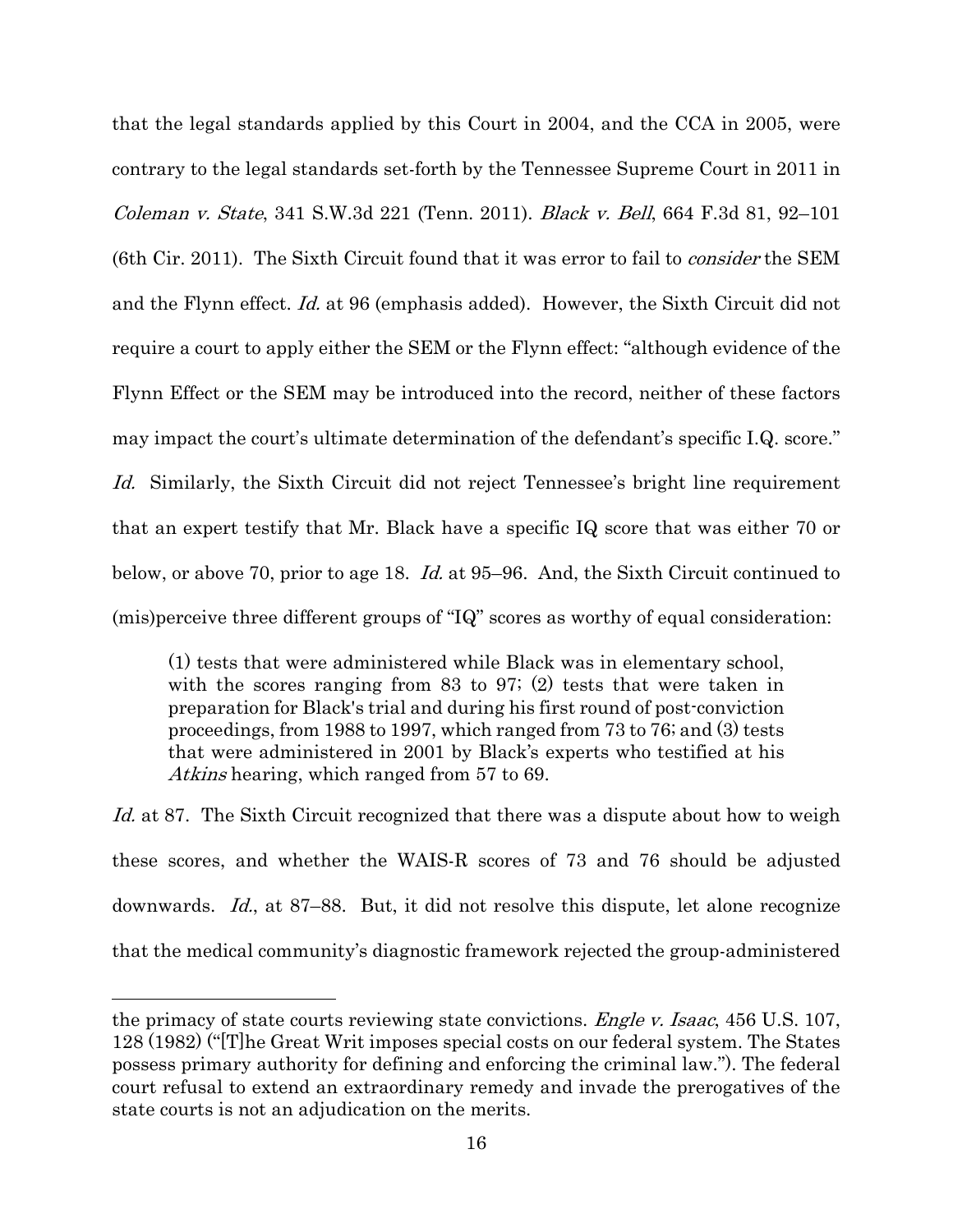tests as unreliable, and would find the 73 (and the 76, following Flynn adjustment) to clearly establish "significantly subaverage general intellectual functioning."[12](#page-17-0)

On remand, the United States District Court applied the same basic rules as this Court, while undertaking "a de novo review of the *evidence admitted at the post* conviction proceeding in state court." Black v. Colson, No. 3:00-0764, 2013 WL 230664, at \*6 (M.D. Tenn. Jan. 22, 2013) (emphasis added). Omitted from consideration was the robust adaptive behavior assessment from Dr. Greenspan, new evidence of adaptive behavior deficits, and the expert opinion of Dr. Marc Tasse explaining how the 2004 analysis was in contravention of clinical and medical standards.[13](#page-17-1) The district court framed the first question it had to answer as whether "the Petitioner has shown: 'Significantly subaverage general intellectual functioning as evidenced by a functional intelligence quotient  $(I,Q)$  of seventy (70) or below,  $\dots$ manifested during the developmental period, or by eighteen (18) years of age." Id. at \*6 (emphasis added). That is, the court, again, applied the bright line IQ requirement. And like this Court it believed that the group-administered tests, plus the Shipley-Hartford screen and the WAIS-R scores of 73 and 76 outweighed Mr. Black's WAIS-III and Stanford-Binet: "the Petitioner did not score 70 or below on an IQ test until 2001, when he was approximately 45 years old." Id. at \*14.

On appellate review, the Sixth Circuit determined that the District Court had not committed "clear error" regarding its IQ before age 18 analysis. Black v.

<span id="page-17-0"></span> $12$  Again, the correct constitutional standards established by Atkins, Hall, Brumfield, Moore and Moore-II will be discussed in § III.B.

<span id="page-17-1"></span><sup>&</sup>lt;sup>13</sup> See Appendix items  $5-11$ .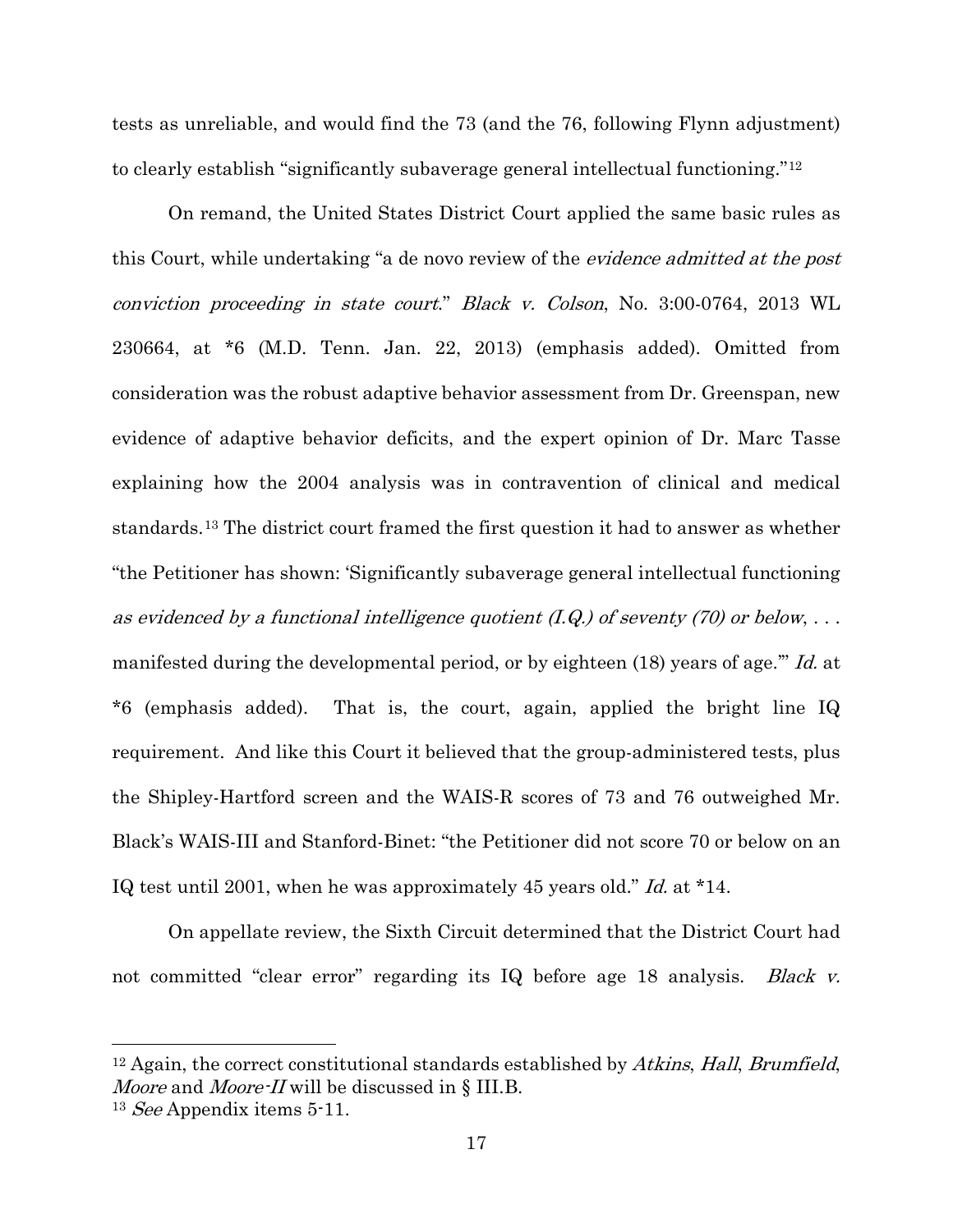Carpenter, 866 F.3d 734, 743–45 (6th Cir. 2017). Reversal was only permitted if the Sixth Circuit was "left with the definite and firm conviction that a mistake has been committed. If there are two permissible views of the evidence, the factfinder's choice between them cannot be clearly erroneous." Id. at 744 (citing Caver v. Straub, 349 F.3d 340, 351 (6th Cir. 2003)). Yet again, the Sixth Circuit framed the legal standard as one involving a bright line IQ requirement: "did Mr. Black "have significantly subaverage general intellectual functioning as evidenced by a functional IQ *score* of seventy or lower before he turned eighteen." *Id.* (emphasis added).

## 2. The court applied a judicially-created, layperson-derived definition of deficits in adaptive behavior.

<span id="page-18-0"></span>This Court's adaptive behavior analysis did not survive federal habeas review. The Sixth Circuit initially held that this Court had erroneously focused on Mr. Black's strengths, as opposed to his weaknesses. Black, 664 F.3d at 99. Subsequently, during the second round of habeas review, the Sixth Circuit declined to decide whether the District Court had "clearly erred" in opining that Mr. Black did not have adaptive deficits prior to age 18. Black, 866 F.3d at 750 ("we need not analyze whether Black has the requisite deficits in adaptive behavior").

Regardless, the legal standard applied by this Court and the CCA was a judicially created one, based on lay stereotypes, that is not at all similar (let alone identical) to the medically-informed standards required for a constitutionally adequate determination.

This Court observed that, as of 2004, the term "deficits in adaptive behavior"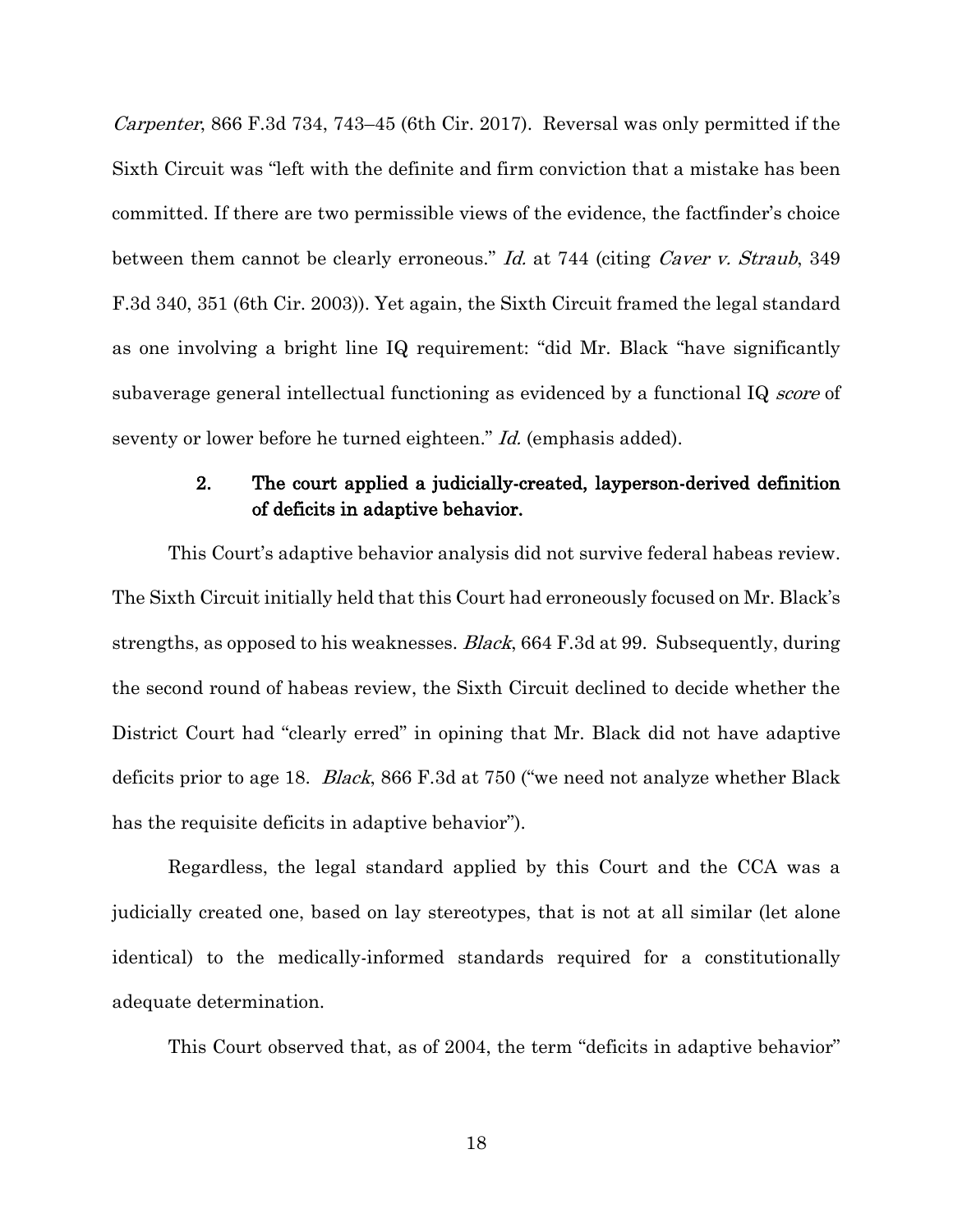had not been defined by the Tennessee legislature. *Black*, slip op., at 7.<sup>[14](#page-19-0)</sup> Thus, the Court applied a definition created by the Tennessee Supreme Court: "we construe the term in its ordinary sense, to mean the inability of an individual to behave so as to adapt to surrounding circumstances." Id. at 7, 27 (quoting State v. Smith, 893 S.W.2d 908, 918 (Tenn. 1994)).

The Court's analysis, accordingly, focused on strengths not deficits including: (1) Mr. Black was toilet trained, (2) he could read and write,[15](#page-19-1) (3) he "appeared to have completed the twelfth grade and/or graduated,"<sup>[16](#page-19-2)</sup> (4) he played football (albeit only on defense, as he could not learn offensive plays), (5) he owned a car and kept it clean, (6) he married and had a child, and (6) he was friendly. *Id.* at 28–30. The Court quoted from Dr. Grant's report wherein he discussed the administration of the Independent Living Scale (a quantified assessment of adaptive deficits) on which Mr. Black scored a 73 (two standard deviations below the mean), id. at 14, but the Court

<span id="page-19-0"></span><sup>14</sup> In fact, however, it had been defined by the American Association on Mental Retardation (AAMR), now known as the American Association on Intellectual and Developmental Disabilities (AAIDD), and the American Psychiatric Association (APA).

<span id="page-19-1"></span><sup>15</sup> Albeit the school records introduced at hearing reflect that in December of 1969, when he was a 13 year-old 7th grader (having been held back in the 2nd grade) he was reading at a 4th grade level. These records are reproduced at item 14 in the appendix filed along with this brief.

<span id="page-19-2"></span><sup>&</sup>lt;sup>16</sup> The same school records reflect that Mr. Black only took 4 classes as a 10th grader, receiving semester grades of D- and D in English, D+/D- in Mathematics, D-/C in Printing, an A+ on one semester of PE, and a D- in one semester of Health. As an 11th grader his class load was reduced to only 3 classes a year, with grades of C/B in English, D/C- in Social Studies, and C+/C+ in Printing; finally as a 12th grader he again was only a half-time student with three classes, receiving a C/C- in English, D+/C in "Com.,Tp.Sip.", and C/C in Printing. That is he never took math after 10th grade, and by his 12th grade year was barely taking an academic course load at all.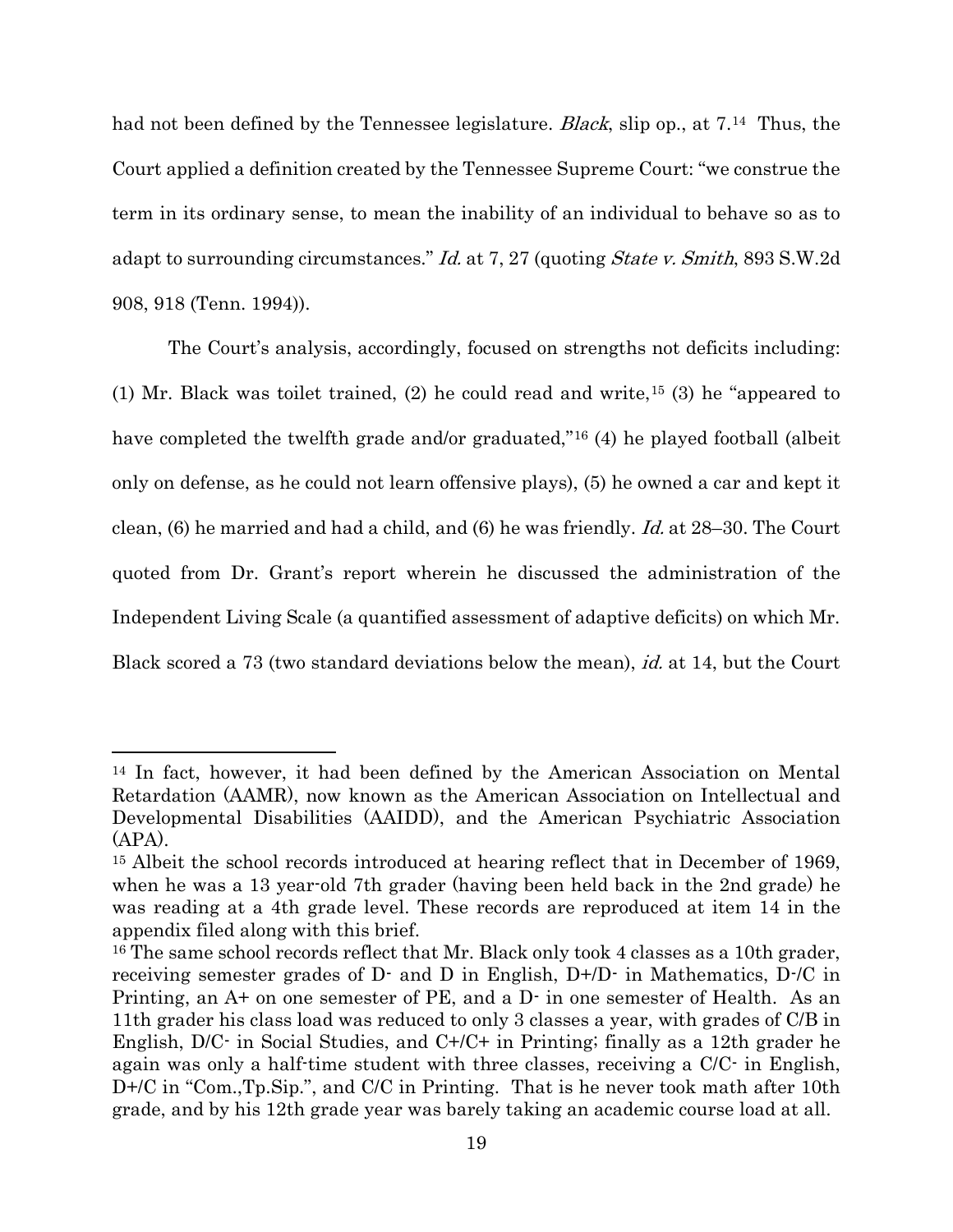never referenced this score in the section of the order discussing adaptive deficits, *id.* at 27–30, nor when it reached its conclusions regarding adaptive behaviors. Id. at 31– 32. The Court's analysis on this prong is plainly contrary to constitutional commands of Hall, Brumfield, Moore and Moore-II, as it focused on perceived strengths, and lay stereotypes of what mentally retarded persons can and cannot do, while it largely ignored objective expert analysis. Id. at  $27-32$ . More importantly, the analysis undertaken in 2004 simply did not apply the same legal standards as must be applied pursuant to Supreme Court precedent.

On appeal, the CCA, like this Court, emphasized Mr. Black's perceived strengths, including but not limited to (irrelevant) factors such as his ability to father a child, his friendliness, his avoidance of trouble at school, and his ability to clean his car. Black, 2005 WL 2662577, at \*15. The Sixth Circuit, on habeas review, held that the CCA's "conclusory reliance on the record as a whole and the ambiguity of the conflicting evidence make the CCA's errors in assessing Black's adaptive deficits extend to the determination of whether these adaptive deficits manifested themselves by the time Black was age 18." Black, 664 F.3d at 99.

#### <span id="page-20-0"></span>**B.** Modern constitution standards that are informed by the medical community's diagnostic framework, as required by Atkins, Hall, Brumfield, Moore, and Moore-II, must be applied.

The legislature answered the Tennessee Supreme Court's requests in *Payne* and *Keen* and modernized our intellectual disability statute, so that whether Mr. Black has intellectual disability can be determined under scientifically reliable standards, as required by Atkins, Hall, Brumfield, Moore and Moore-II. Most importantly, the Tennessee legislature intentionally deleted the bright line 70 IQ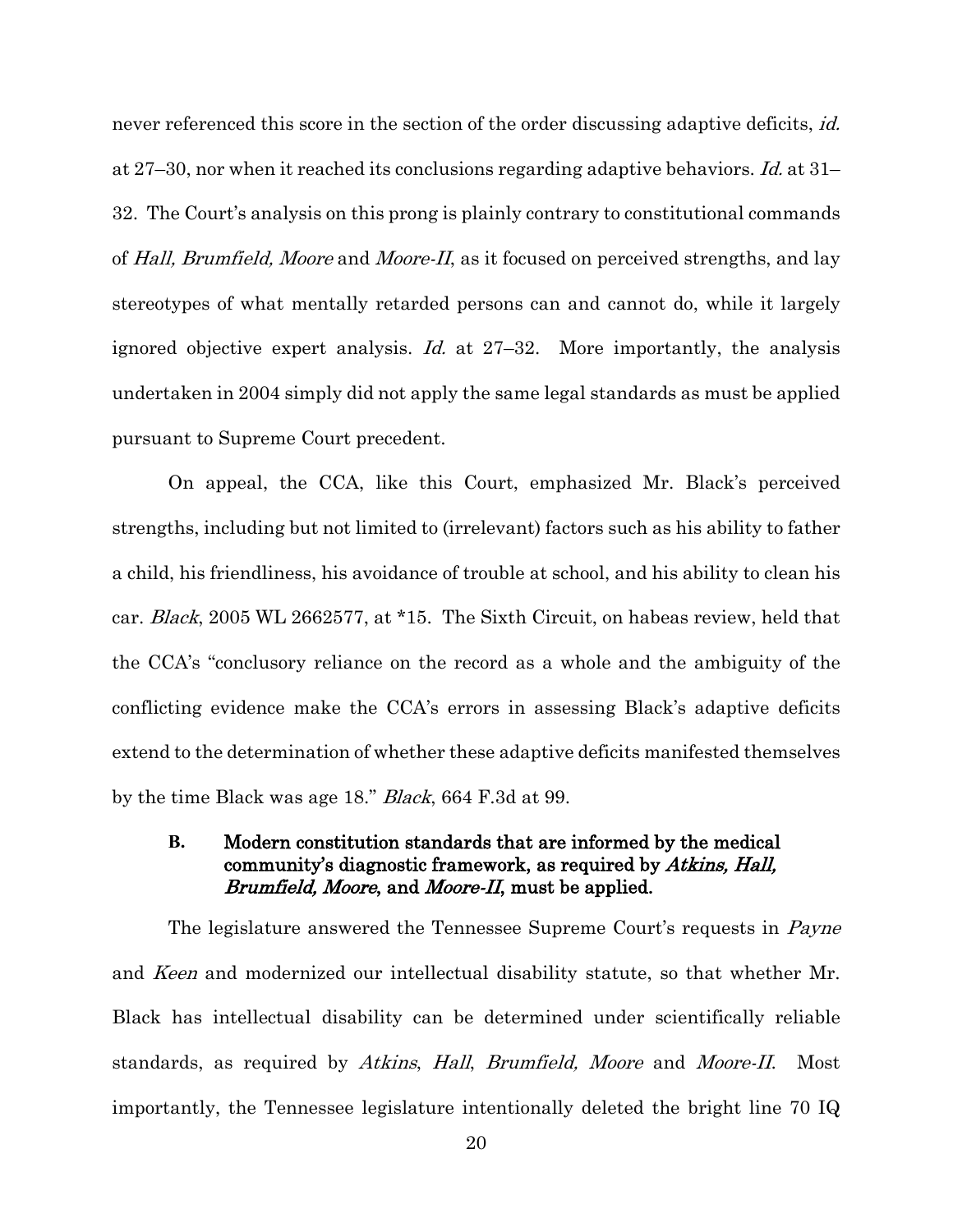requirement from Tenn. Code Ann. §39-13-203(a)(1), so that the first prong of our new definition may be met with proof that the defendant has "significantly subaverage intellectual functioning." In the following sections, counsel will address the legal standards that apply to this intellectual disability petition—standards that are radically different from the standards employed during the 2004 "mental retardation litigation." Beaty, 15 S.W.3d at 827; Reid, 2011 WL 3444171, at \*30. These standards are "informed by the medical community's diagnostic framework." *Moore*, 138 S. Ct. at 1048 (citing *Hall*, 572 U.S. at 721). And they rely upon "the most" recent (and still current) versions of the leading diagnostic manuals—the DSM-5 and AAIDD."[17](#page-21-1) Id. (citing Hall, 572 U.S. at 722–23).

> <span id="page-21-0"></span>1. The modern definition of "significantly subaverage intellectual functioning": requires consideration SEM; a single qualifying score on an individually administered, psychometrically valid, comprehensive test of general intellectual functioning satisfies this standard; and group-administered tests and screening tests should not be considered.

Atkins recognized that an "IQ between 70 and 75 or lower, ... is typically considered the cutoff IQ score for the intellectual function prong of the mental retardation definition." Id., at 309 n.5.<sup>[18](#page-21-2)</sup> In reaching this conclusion the Supreme Court followed the standards set-forth by the American Association on Mental Retardation (AAMR), which is now the American Association on Intellectual and

<span id="page-21-1"></span><sup>17</sup> DSM-5 is presently being revised; the AAIDD-11 has been updated with the AAIDD-12.

<span id="page-21-2"></span><sup>18</sup> Mr. Black's individually administered, psychometrically valid, comprehensive test of general intellectual functioning produced a score of 73, within the range recognized by *Atkins*, but not recognized by the outdated Tennessee statutory interpretation applied by this Court in 2004.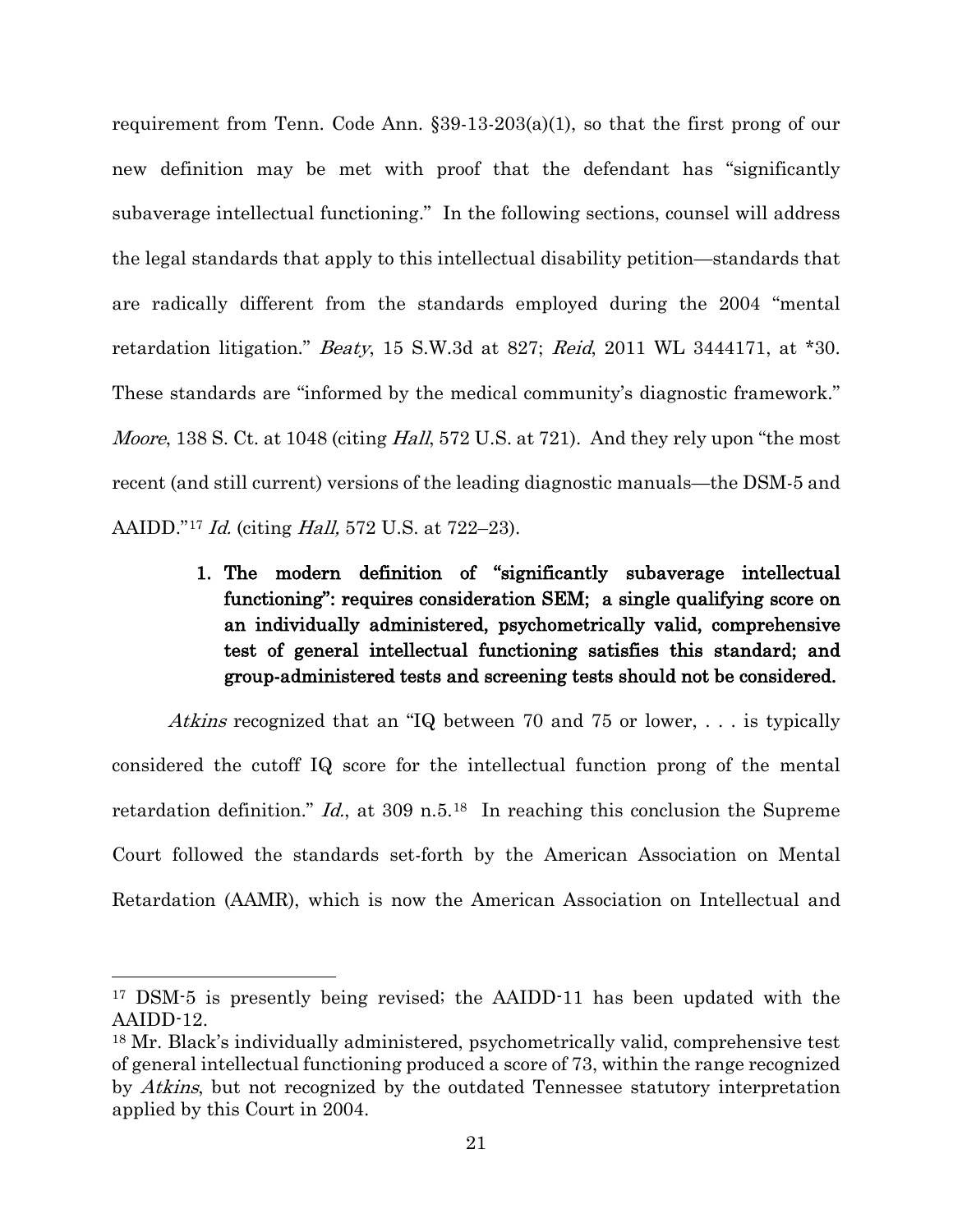Developmental Disabilities (AAIDD), and the standards set-forth by the American Psychiatric Association, the publisher of the DSM series. *Id.* at 309 n.3.

In *Hall v. Florida* the Supreme Court held that the Eighth Amendment prohibits unscientific bright-line IQ score requirements, and instead, that the full IQ range with the standard error of measurement must be considered—as this is what science requires. 572 U.S. at 712–13. The *Hall* court explained:

The SEM reflects the reality that an individual's intellectual functioning cannot be reduced to a single numerical score. For purposes of most IQ tests, the SEM means that an individual's score is best understood as a range of scores on either side of the recorded score. The SEM allows clinicians to calculate a range within which one may say an individual's true IQ score lies. A score of 71, for instance, is generally considered to reflect a range between 66 and 76 with 95% confidence and a range of 68.5 and 73.5 with a 68% confidence. Even when a person has taken multiple tests, each separate score must be assessed using the SEM, and the analysis of multiple IQ scores jointly is a complicated endeavor. In addition, because the test itself may be flawed, or administered in a consistently flawed manner, multiple examinations may result in repeated similar scores, so that even a consistent score is not conclusive evidence of intellectual functioning.

Hall, 572 U.S. at 713–14.

Mr. Hall had four valid IQ scores of 71, 72, 73 and 80.<sup>[19](#page-22-0)</sup> *Id.* at 734 n.9. In 2016,

the Florida Supreme Court removed Hall from death row, finding that under the

proper scientific and constitutional standards he was intellectually disabled. Hall v.

State, 201 So. 3d 628 (Fla. 2016)

 $\overline{a}$ 

Atkins and Hall were applied to the facts in Brumfield v. Cain, 576 U.S. 305,

314–15 (2015): "[a]ccounting for this margin of error, Brumfield's reported IQ test

<span id="page-22-0"></span><sup>19</sup> Not to put too fine a point on it, but Hall's scores were significantly higher than Mr. Black's raw scores on comprehensive IQ tests. (73, 76, 69, 57, 67).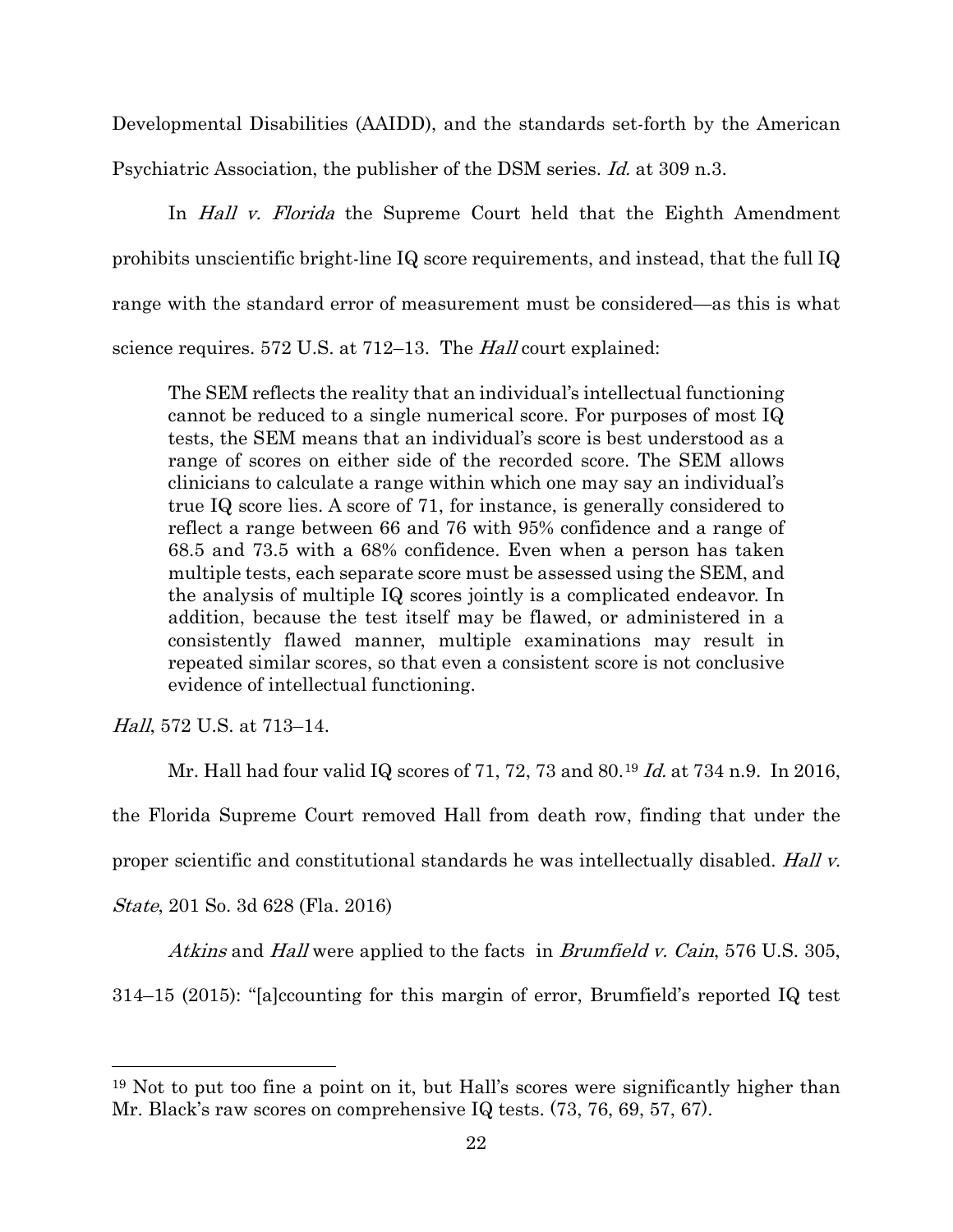result of 75 was squarely in the range of potential intellectual disability." The Supreme Court flatly rejected Louisiana's basis for denying Brumfield an intellectual disability hearing, which was that he had "scored 75 on an IQ test and may have scored higher on another test." *Id.* at 314.

These scores, the state court apparently believed, belied the claim that Brumfield was intellectually disabled because they necessarily precluded any possibility that he possessed subaverage intelligence the first of the three criteria necessary for a finding of intellectual disability. But in fact, this evidence was entirely consistent with intellectual disability.

Id. (emphasis added). Subsequently, the Fifth Circuit Court of Appeals upheld a finding that Mr. Brumfield was intellectually disabled. *Brumfield v. Cain*, 808 F.3d 1041 (5th Cir. 2015). In so doing the court focused on Mr. Brumfield's first valid IQ score of 75 on the WAIS-R in 1995. Id. at 1059.

In *Moore* the Supreme Court reiterated the preeminent role science has in

defining intellectual disability:

States have some flexibility, but not "unfettered discretion," in enforcing Atkins' holding. If the States were to have complete autonomy to define intellectual disability as they wished, we have observed, Atkins could become a nullity, and the Eighth Amendment's protection of human dignity would not become a reality. The medical community's current standards supply one constraint on States' leeway in this area. Reflecting improved understanding over time, current manuals offer "the best available description of how mental disorders are expressed and can be recognized by trained clinicians."

*Moore*, 137 S. Ct. at 1052–53 (internal citation and quotation marks omitted).

Today, the AAIDD-12 and DSM-5 set forth the most current scientific standards for the intellectual disability prong. Relevantly, both require that the SEM be applied, and that IQ be viewed as a range—such that a score that is approximately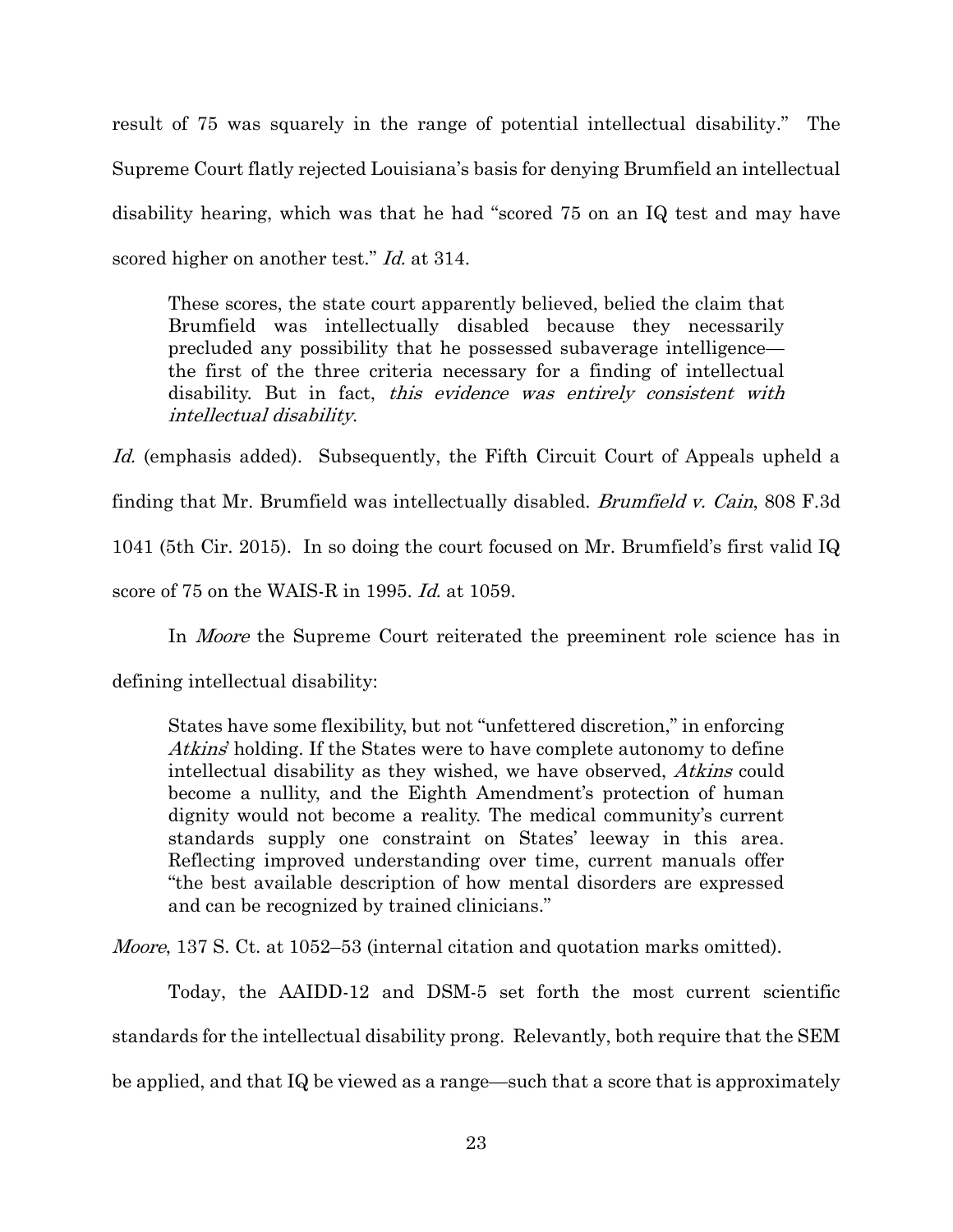two-standard deviations below the mean satisfies prong one. AAIDD-12, at 29; DSM-5, at 37.[20](#page-24-0) Both AAIDD-12 and DSM-5 recognize the Flynn effect and both recommend a "correction of the full-scale IQ score of 0.3 points per year since the test norms were collected." AAIDD-12, at 42; DSM-5, at 37. Thus, while only one score is required to satisfy prong one, both the AAIDD and APA would adjust Mr. Black's "high" score of 76 into the intellectual disability range, as well.<sup>21</sup> Both manuals also recognize that test scores may be inflated due to practice effects. AAIDD-12, at 43,

DSM-5, at 37[.22](#page-24-2)

 $\overline{a}$ 

Finally, but very importantly to our case, both the DSM-5 and AAIDD-12—and

the courts that apply the relevant science—reject the use of group-administered tests

to assess intellectual functioning.

The AAIDD-12 states that full-scale IQ is:

most accurately assessed and represented using a current reliable, valid, individually administered, comprehensive, and standardized test that yields a full-scale IQ score. In implementing this best practice, we endorse using Floyd et al.'s (in press) guideline for selecting a comprehensive test of general intelligence. Such a test should: (a) include at least six subtests, and (b) sample at least three (preferably more) CHC broad strata abilities.

<span id="page-24-0"></span><sup>20</sup> There are no bright line rules regarding IQ scores. Rather, most individually administered, psychometrically valid, comprehensive tests of general intellectual functioning have a standard error of measurement of 5, so that a 75 produces a range of scores between 70 and 80, which satisfies the intellectual functioning prong under AAIDD, APA and constitutional standards. See Atkins, 536 U.S. at 309, n. 5.

<span id="page-24-1"></span><sup>21</sup> Dr. Martell applied the Flynn to adjust all of Mr. Black's scores on comprehensive IQ tests so that they are correctly interpreted to be between 53 and 71, with the following scores:  $1993 \text{ WAIS-R} = 69, 1997 \text{ WAIS-R} = 71, 2001 \text{ WAIS-III} = 67, 2001$ Stanford-Binet = 53, 2021 WAIS-IV = 67. Martell Rpt. Aug. 25, 2020, at 12-13.

<span id="page-24-2"></span><sup>22</sup> Mr. Black's IQ easily satisfies the relevant requirements without exploring practice effects, thus for sake of "brevity" counsel will not discuss practice effect further in this Brief.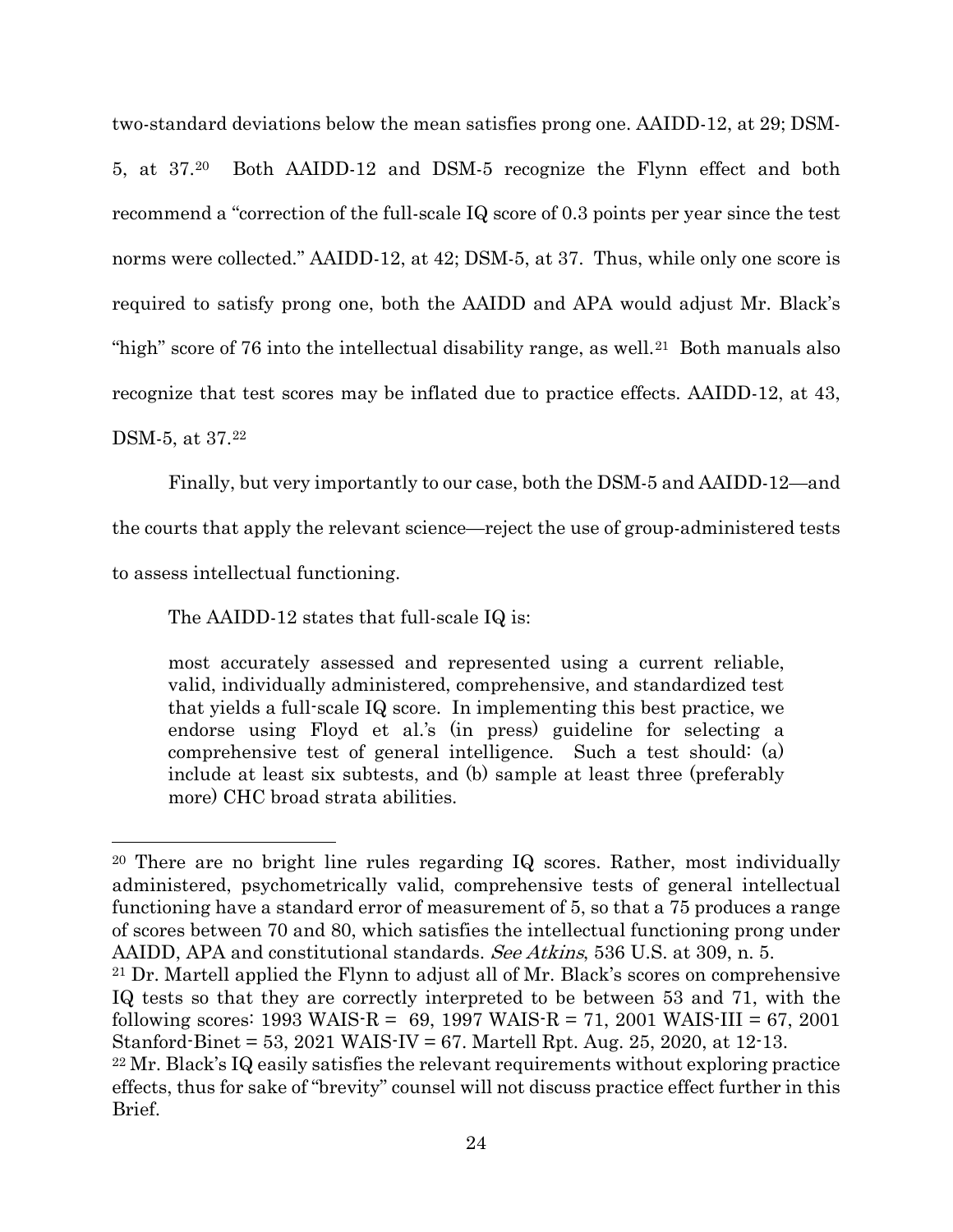AAIDD-12, at 29. Similarly, the APA states:

Intellectual functioning is typically measured with individually administered and psychometrically valid, comprehensive, culturally appropriate, psychometrically sound tests of intelligence.

DSM-5, at 37. Multiple courts, applying these scientific standards have recognized that group administered screening tests like the Otis and Lorge-Thorndike cannot be relied upon to determine a defendant's intellectual disability. *Pruitt v. Neal*, 788 F.3d 248, 267 (7th Cir. 2015); United States v. Montgomery, No. 2:11-CR-20044-JPM-1, 2014 WL 1516147, at \*39 (W.D. Tenn. Jan. 28, 2014); Hines v. Thaler, 456 F. App'x 357, 367–70 (5th Cir. 2011) ("Otis-Lennon is a brief, group-administered, verbal IQ test used as a screening tool, not a tool for diagnosing mental retardation."); Porterfield v. State, No. W2012-00753-CCA-R3PD, 2013 WL 3193420, at \*24 (Tenn. Crim. App. June 20, 2013).

In Montgomery, the District Court recognized that both "the DSM–V and the AAIDD Manual emphasize the necessity of assessing prong one through the use of standardized, individually administered intelligence tests." Montgomery, 2014 WL 1516147, at \*38. The court specifically found that the "Otis-Lennon is a groupadministered test that is given in the school setting as a screening measure and focuses primarily on verbal skills." Id. at \*39. For this reason, "federal courts have . . . recognized that the Otis–Lennon test is an improper tool to assess intellectual functioning under prong one." Id. at \*40.

In *Porterfield*, the post-conviction court applied the relevant science to reject scores in the intellectually disabled range that were produced by the Lorge-Thorndike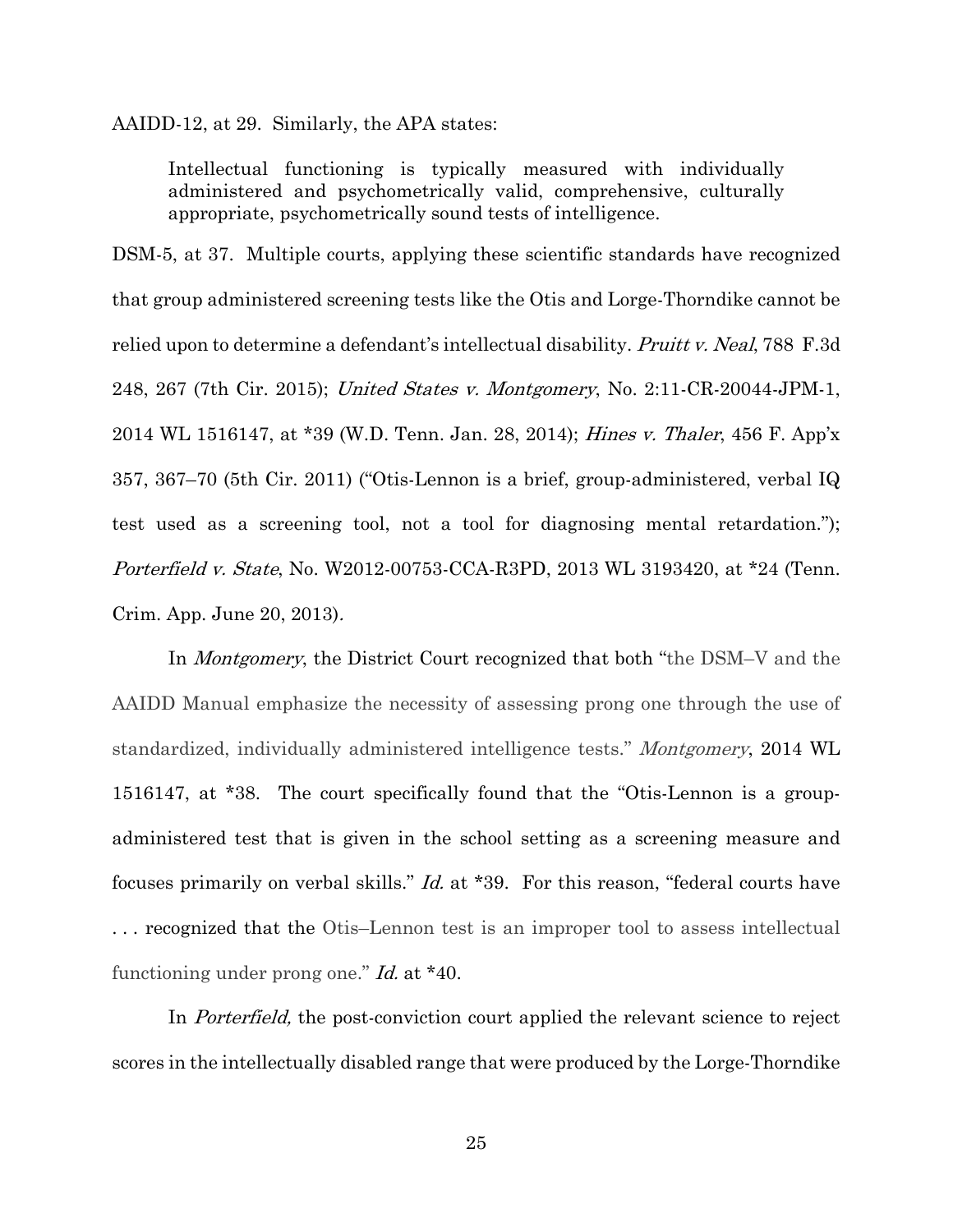and Beta[23](#page-26-0) tests, "because they are group administered tests and, therefore, not suitable testing measures for determining intellectual functioning." *Portfield*, 2013 WL 3193420, at \*24. A similar (adverse to the defendant) result was reached in Hines, where the state court "discounted the results of two Otis–Lennon Mental Ability tests, which were administered by [school district] counselors when petitioner was in grade school and yielded full-scale I.Q. scores of 68 and 73, respectively, because the Otis–Lennon test is a brief, group-administered, verbal IQ test and not a tool for diagnosing retardation." Hines, 456 F. App'x at 367 (internal citation and quotation marks omitted).

To summarize, the modern legal standard for prong one (and to be applied to age of on-set under prong three) has the following elements:

1. Does the defendant have a full-scale IQ that is approximately twostandard deviations below the mean that was obtained on an individually administered, psychometrically valid, comprehensive test of general intellectual functioning?

2. In determining whether the defendant's full-scale IQ meets the requisite standard, a court must apply the Flynn effect, and the practice effect.

3. IQ must be viewed as being within a range bordered by the Standard Error of Measurement (SEM).

4. Group-administered tests, like the Otis and Lorge-Thorndike, and basic screening tests like the Shipley-Hartford should not be used to determine (or rule out)

<span id="page-26-0"></span><sup>23</sup> The opinion is not clear, but this would appear to be the Otis-Beta.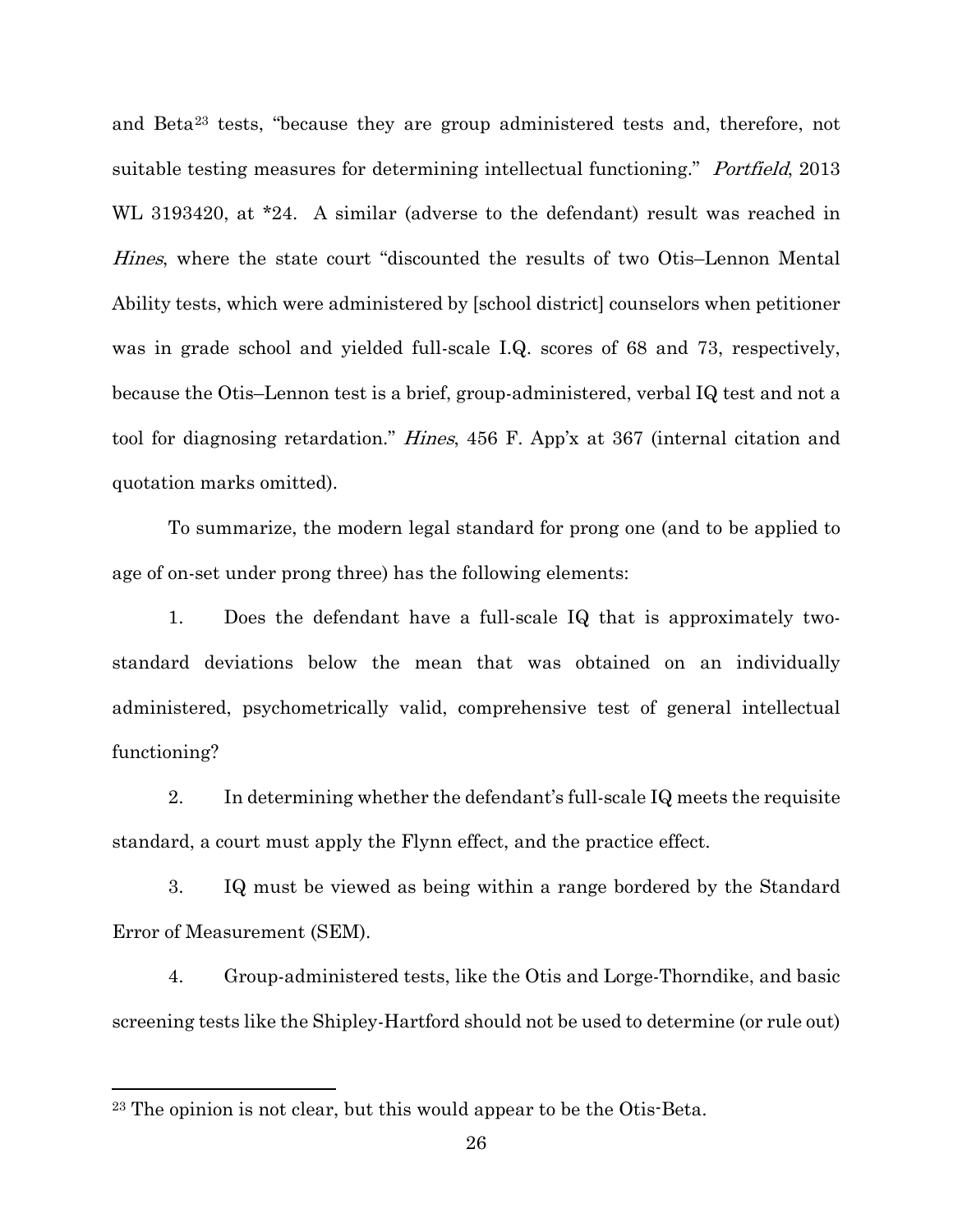intellectual disability; a court must focus on scores obtained on individually administered, psychometrically valid, comprehensive tests of general intelligence (like the Weschler and Stanford-Binet series of tests).

### 2. Modern adaptive deficit standards reject lay stereotypes; instead they focus on expert assessments and objective measurement.

<span id="page-27-0"></span>The DSM-5 and AAIDD-12 require assessment of an individual's adaptive functioning in relation to three separate domains: conceptual, social, and practical, and they hold that the adaptive deficits prong is satisfied when "at least one domain of adaptive functioning is sufficiently impaired that ongoing support is needed in order for the person to perform adequately in one or more life settings at school, at work, at home, or in the community." DSM-5, at 38; AAIDD-12, at 31. The AAIDD-12 recommends the use of standardized adaptive behavior instruments that produce a score "that is approximately 2 standard deviations or more below the mean." Id.[24](#page-27-1)

The United States Supreme Court had repeatedly ruled that these scientific standards, and not judicially created ones, must be applied when assessing adaptive deficits. *Moore-II*, 139 S. Ct. at 668 (applying the three domain, two-standard deviation definition from AAIDD-11); Moore, 137 S. Ct. at 1051 (Texas erred in emphasizing judge created factors over clinical factors, which created "an

<span id="page-27-1"></span><sup>24</sup> Such scores were generated by Dr. Grant in relation to the 2004 hearing, using the Independent Living Scales, which generated scores in the low-70s. Grant Affid. at 9, ¶ 23. Subsequently, Dr. Stephen Greenspan gave the Street Survival Skill Questionnaire to Mr. Black, and administered the Vineland-II twice, once to childhood friend, Rossi Turner, and once to his two sisters; all of Dr. Greenspan's testing produced scores in multiple domains that were two or more standard deviations below the mean. Greenspan Dec., March 13, 2008, at 16-19.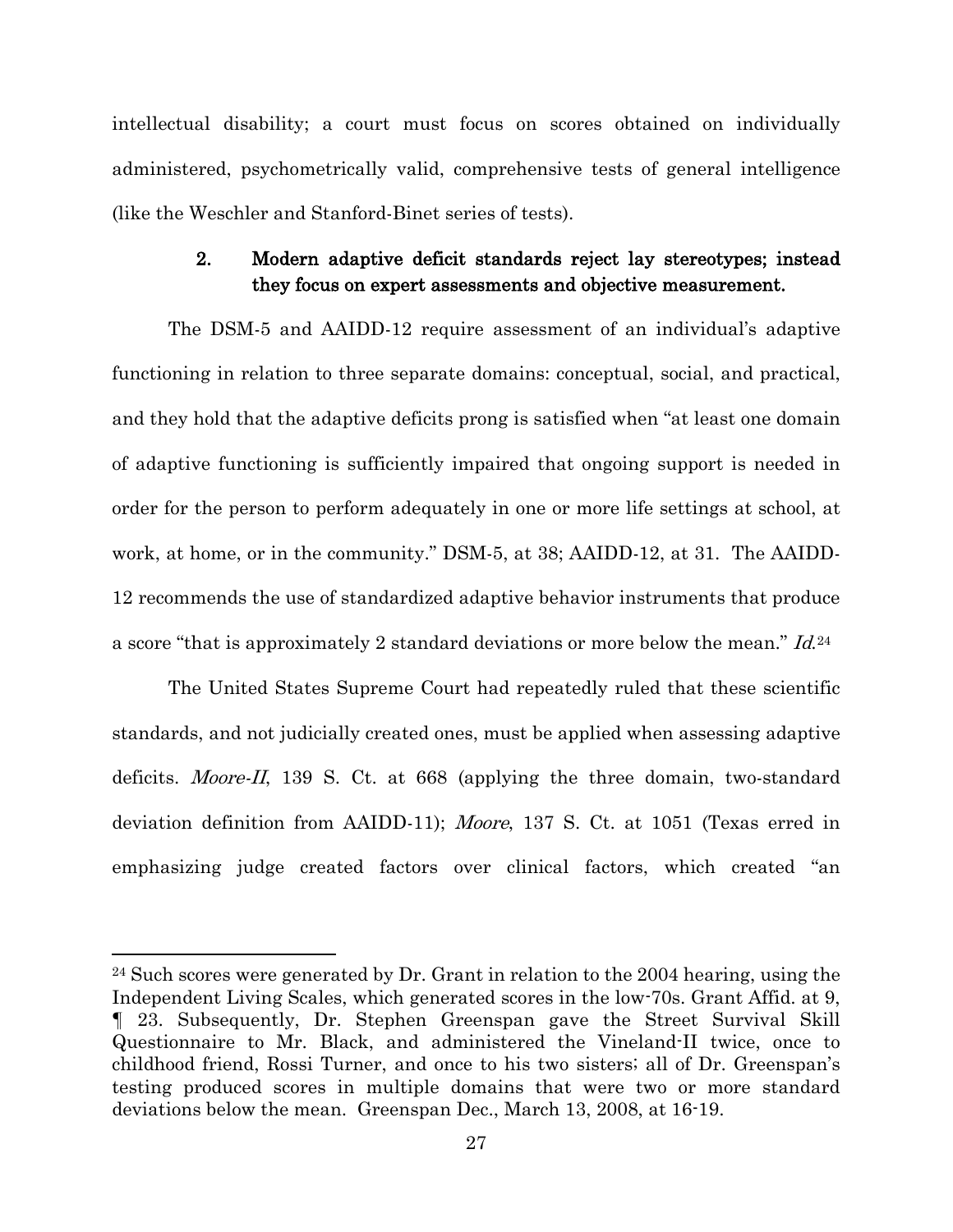unacceptable risk that persons with intellectual disability will be executed."). In both *Moore-II*, and *Moore* the Supreme Court made clear that "lay perceptions of intellectual disability" and "lay stereotypes" that had "no grounding in prevailing medical practice" should never be used to determine adaptive deficits. *Moore-II*, 139 S. Ct. at 669; Moore, 137 S. Ct. at 1051.

# <span id="page-28-0"></span>3. The developmental period now goes until age 22; it is scientifically appropriate to use valid modern intelligence tests to make a retrospective diagnosis; also proper to recognize that IQ, remains stable throughout life.

The Supreme Court made clear in Hall, Brumfield, Moore and Moore-II that modern science must be applied when determining intellectual disability, and that courts must be informed by the relevant manuals published by the AAIDD and APA. This is, of course, the reason for the legislative change.

Tennessee Code Annotated  $\S$  39-13-203(a)(3) defines the third prong in the disjunctive: "The intellectual disability must have manifested during the developmental period, or by eighteen (18) years of age." The AAIDD now defines the developmental period to last until age 22. AAIDD-12, at 1, 5, 13–14, 16-17, 21, 32– 33, 38, 41–42.

The AAIDD recognizes that in many situations (including but not limited to capital cases) it is necessary for experts to make a retrospective diagnosis after an individual has reached age 22. AAIDD-12, at 41. The AAIDD-12 also recognizes that this can be done based on testing that is performed much later in an individual's life. AAIDD-12, at 41–42. Albeit, as with the general intellectual functioning prong, the AAIDD advises that "standardized and individually administered comprehensive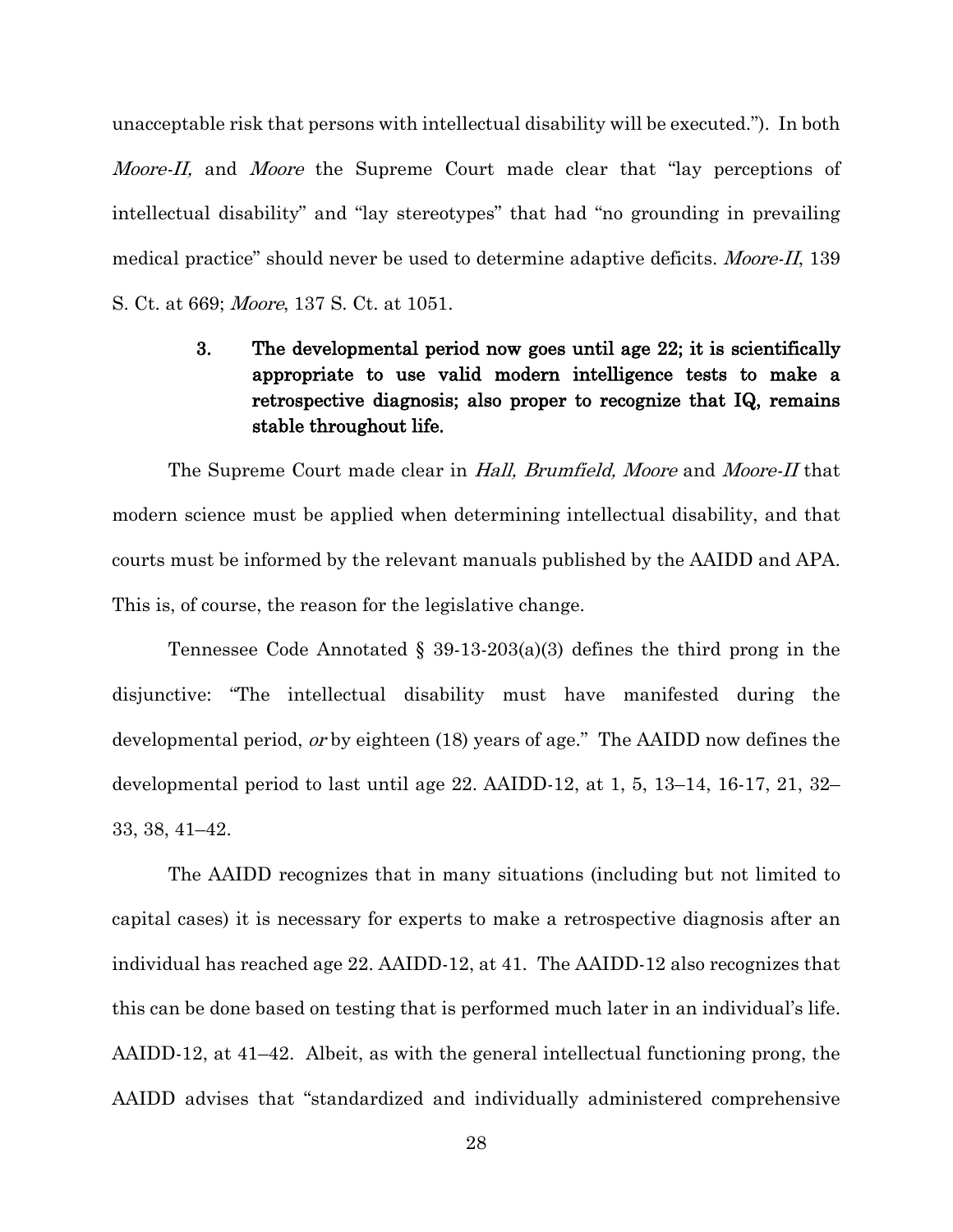intelligence tests" should be used, and scores should adjusted for the Flynn effect (0.3 points per year since norms were established). AAIDD-12, at 42.

Finally, consistent with the expert reports submitted in this case, see Dr. Martell, Supplemental Report, Dec. 13, 2021, at 6–7, it is appropriate to determine an individual's IQ during the developmental period based on comprehensive IQ tests given in adulthood. AAIDD-12, at 41-42. Multiple courts have recognized this truth in the last decade while finding that defendants were ineligible for the death penalty. Brumfield, 808 F.3d at 1065 ("Although none of the IQ tests was administered to Brumfield prior to the age of 18, Greenspan testified that IQ scores remain stable over time"); United States v. Smith, 790 F. Supp. 2d 482, 504 (E.D. La. 2011) ("With IQ, which is a relatively stable, immutable trait, the problems associated with retrospective diagnosis mostly disappear."); United States v. Hardy, 762 F.Supp.2d 849, 881–82 (E.D. La. 2010) (same).

#### <span id="page-29-0"></span>**C.** The mental retardation issue addressed in 2004 is not the intellectual disability issue that must be decided, today.

The judicially created legal standards applied in 2004 to decide whether Mr. Black was "mentally retarded" are radically different from the standards that must be applied to the modern, constitutional, medically-informed intellectual disability determination. Thus, the issues are not the same. *Beaty*, 15 S.W.3d at 827; *Hameed*, at \*10; Reid, at \*30.

Tennessee Code Annotated § 39-13-203(g)(2) only prevents relitigation of an issue that has previously adjudicated on the merits, but as should now be clear, the mental retardation issue addressed previously is not identical (or even similar) to the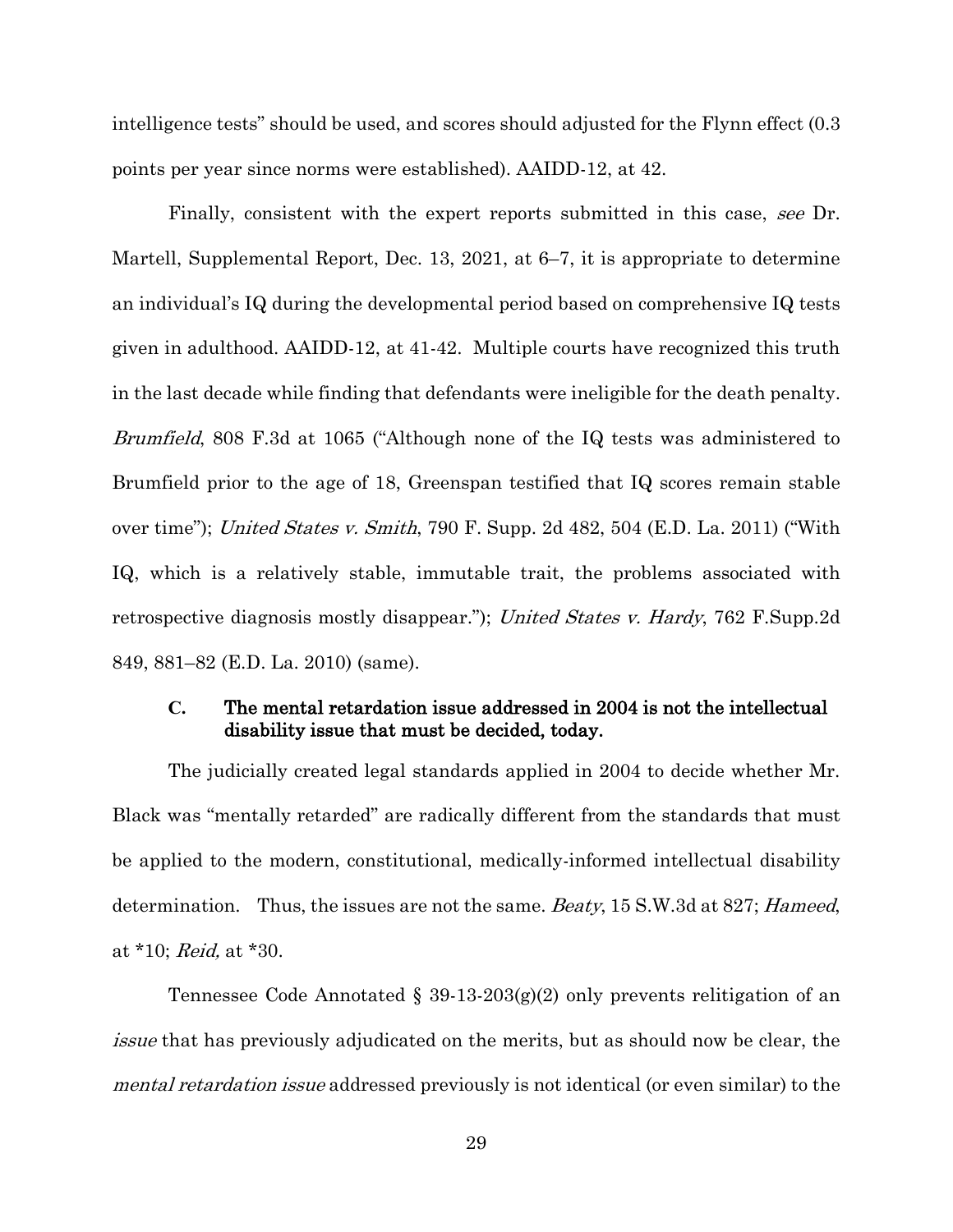intellectual disability issue that the Court faces today. Mullins, 294 S.W.3d at 535- 36; Patton, 242 S.W.3d at 787. Above, Mr. Black has set-out the extreme differences in the relevant legal standards, and those differences, alone, make clear that the issues are not the same. However, multiple additional considerations also lead to this conclusion: (1) as set-forth in Section II, above, the logical and constitutional interpretation of (g)(2) makes clear it does not apply to individuals like Mr. Black, (2) the prior proceeding happened in a radically different context, (3) the facts are radically changed.

#### 1. Fundamentally a Motion to Re-Open Post-Conviction Proceedings is not the same as a Criminal Court determination of Intellectual Disability.

<span id="page-30-0"></span>The prior mental retardation finding was made in relation to a Motion to Re-Open Post-Conviction Proceedings under Tennessee Code Annotated § 40-30-117. There is no right to effective assistance of counsel at post-conviction proceedings. Stokes v. State, 146 S.W.3d 56, 57 (Tenn. 2004); House v. State, 911 S.W.2d 705, 706 (Tenn. 1995). All defendants who are raising intellectual disability claims preconviction, pursuant to Tennessee Code Annotated § 39-13-203, are indisputably entitled to effective assistance of counsel, and, Mr. Black submits, he is as well.<sup>[25](#page-30-1)</sup>

<span id="page-30-1"></span><sup>25</sup> The Virginia Supreme Court in examining a similar statutory structure held that the "unitary criminal procedure for determining mental retardation, along with consideration of the constitutional protection such determinations are designed to afford, indicate that the General Assembly intended that all claims remanded, pursuant to Code § 8.01–654.2, be treated as criminal proceedings. Therefore, we hold that the proceedings to determine the mental retardation of a person sentenced to death, undertaken upon remand of a case to the circuit court pursuant to Code § 8.01– 654.2, are criminal in nature. Any person whose claim is so remanded shall be afforded, in such proceeding, the same rights as those afforded to a defendant in a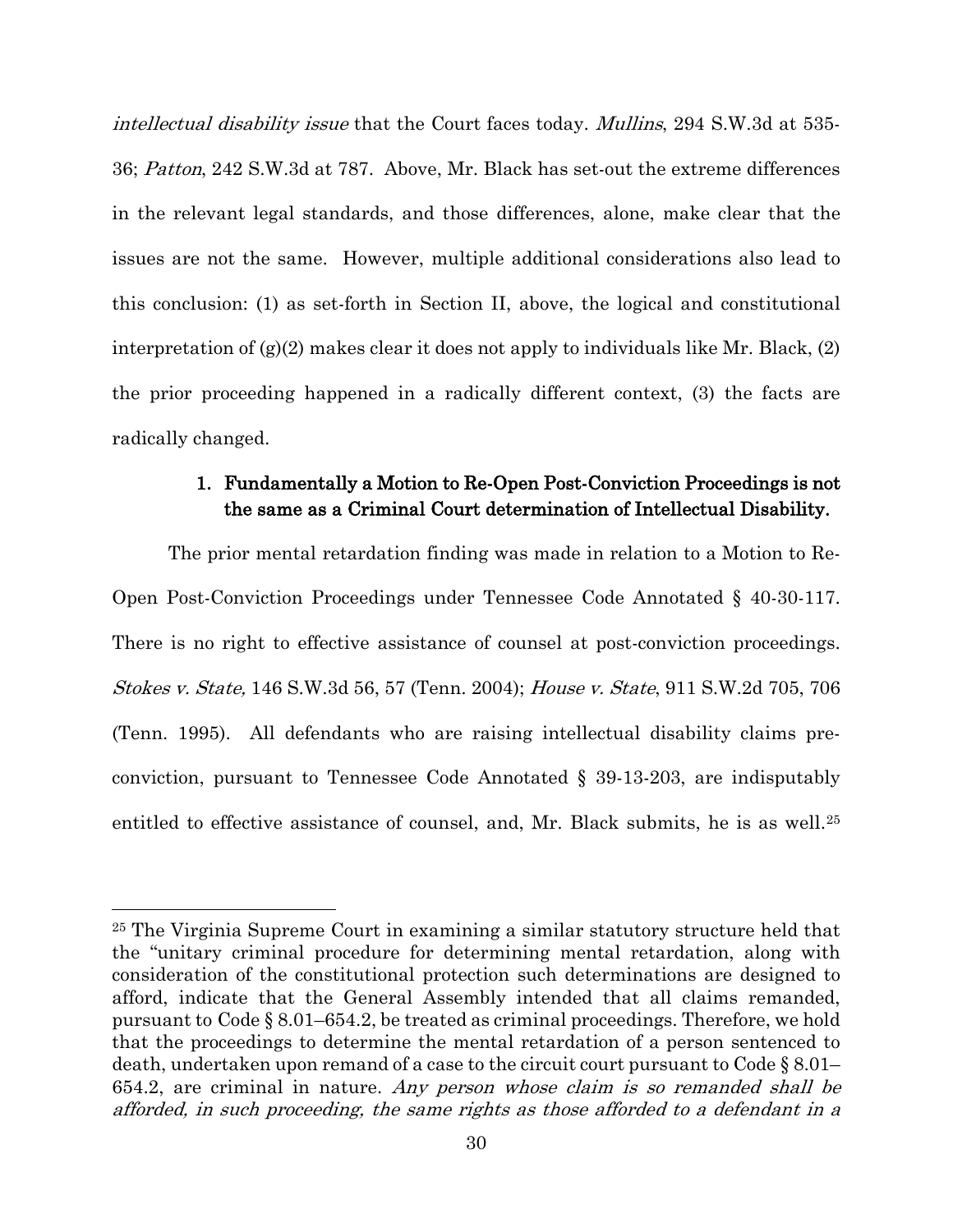Post-conviction proceedings are civil in nature. Reid v. State, 197 S.W.3d 694, 700 (Tenn. 2006). Conversely, Tennessee Code Annotated § 39-13-203 was placed by the legislature in the Criminal Code. As the Court of Criminal Appeals held in both Hameed and Pursell, different proceedings with different standards create different issues. Hameed, at \*13; Pursell, at \*6.

#### 2. The facts have been significantly developed since 2004.

<span id="page-31-0"></span>An issue has not been previously determined if the relevant facts have changed. Strawter, 2016 WL 7322800, at \*5; Huggins v. McKee, 403 S.W.3d 781, 787 (Tenn. Ct. App. 2012); Bridgestone/Firestone, 286 S.W.3d at 905–06; White, 876 S.W.2d at 839–40.

The appendix filed contemporaneously with this brief contains all the expert and witness reports and declarations that have been developed since the 2004 postconviction hearing. Headlining the appendix is Dr. Susan Vaught's detailed analysis of modern scientific standards, and the evidentiary record, which led her to reconsider her 2004 opinion that Mr. Black was not mentally retarded. Today she unequivocally concludes that "Mr. Black does meet the criteria established in the 2021 changes to § 39-13-203 for diagnosis of intellectual disability." Vaught Rpt., Feb. 28, 2022.

Equally important are Dr. Daniel Martell's[26](#page-31-1) August 25, 2020, report, and his

criminal sentencing proceeding. Burns v. Commonwealth, 688 S.E.2d 263, 268 (Va. 2010) (emphasis added).

<span id="page-31-1"></span><sup>26</sup> As was noted in the Introduction, Dr. Martell has been frequently employed as an expert witness by the State of Tennessee. In Davidson County, this very district attorneys' office relied upon him at sentencing and competency phases in the Paul Reid capital murder prosecutions. Reid ex rel. Martiniano, 396 S.W.3d at 504; Reid, 213 S.W.3d at 809–10.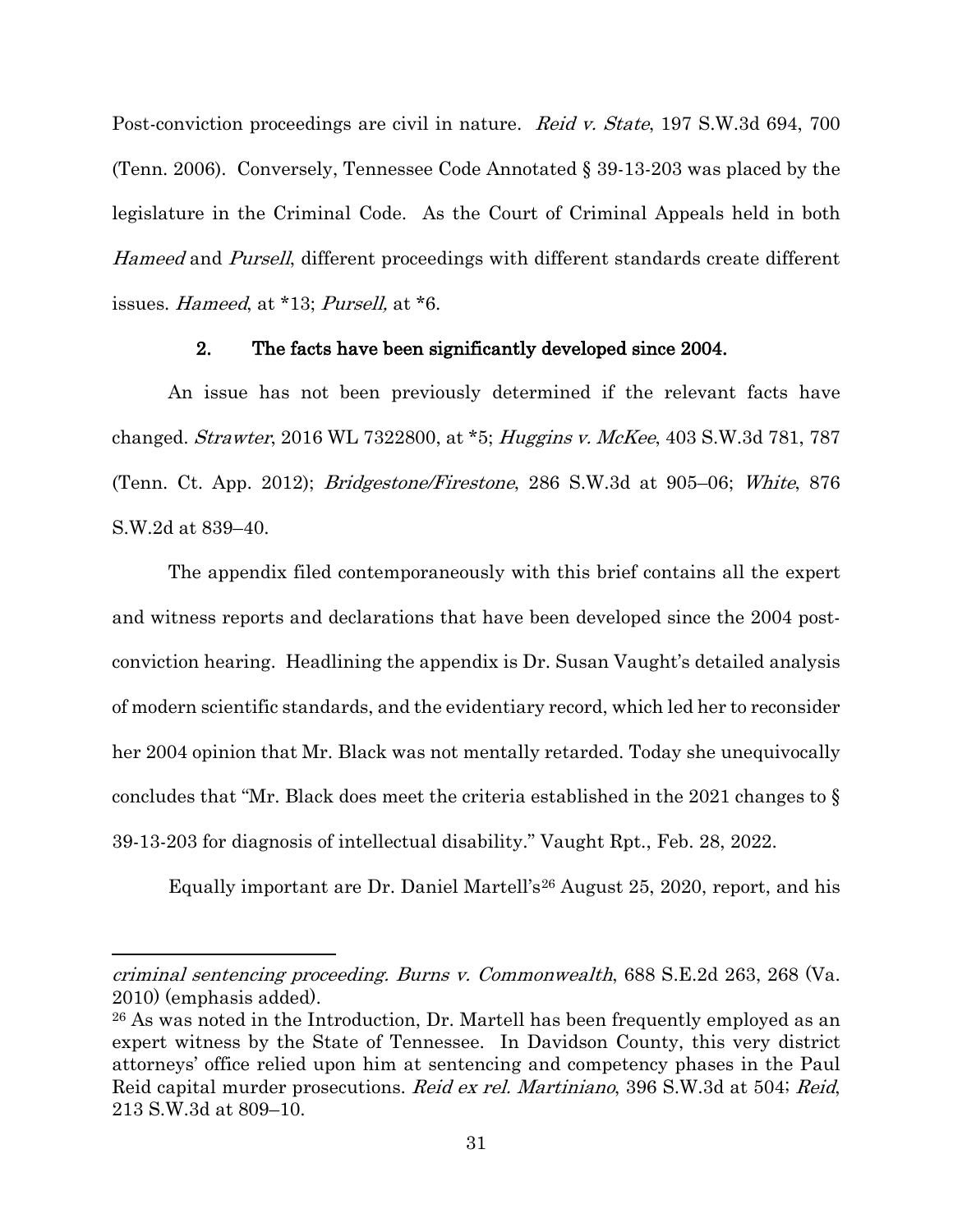December 13, 2021, supplement.<sup>[27](#page-32-0)</sup> Dr. Martell personally evaluated Mr. Black over two days in December of 2019, reviewed the comprehensive record, and has unequivocally concluded that Mr. Black is intellectually disabled. Martell Reports, Aug. 25, 2020 & Dec. 13, 2021.

Dr. Vaught and Dr. Martell corroborate and ratify the expert conclusions reached by Dr. Tasse, Dr. Greenspan, Dr. Grant, Dr. Gur, Dr. Globus, and Dr. van Eys. The conclusions of Dr. Tasse and Dr. Greenspan, like those of Dr. Vaught and Dr. Martell have never been considered by this Court, before.<sup>[28](#page-32-1)</sup> The never before considered adaptive deficit declarations from Rossi Turner, Freda Whitney, Melba Corley and Gaye Nease provide real world examples of the deficits that Dr. Grant and Dr. Greenspan objectively identified in their four administrations of adaptive deficit assessments (ILS, SSSQ and Vineland-II, twice).[29](#page-32-2) 

The facts that have been developed by present counsel properly address the modern legal standards required by Hall, Brumfield, Moore and Moore-II, such that the issue to be determined today is factually distinct from the issue decided in 2004. Strawter, 2016 WL 7322800, at \*5; Huggins, 403 S.W.3d at 787; Bridgestone/Firestone, 286 S.W.3d at 905–06; White, 876 S.W.2d at 839–40. The new facts, when viewed through modern legal standards, demonstrate that Mr. Black is

<span id="page-32-0"></span><sup>27</sup> Dr. Martell's supplement was requested specifically to address questions raised by the District Attorney General.

<span id="page-32-1"></span><sup>28</sup> This Court, of course, considered Dr. Vaught's 2004—and now retracted conclusion that Mr. Black was not mentally retarded.

<span id="page-32-2"></span><sup>29</sup> Every single adaptive deficit instrument ever applied has demonstrated deficits in one or more domains of adaptive behavior. See Greenspan Dec. July 10, 2019, at 12- 13.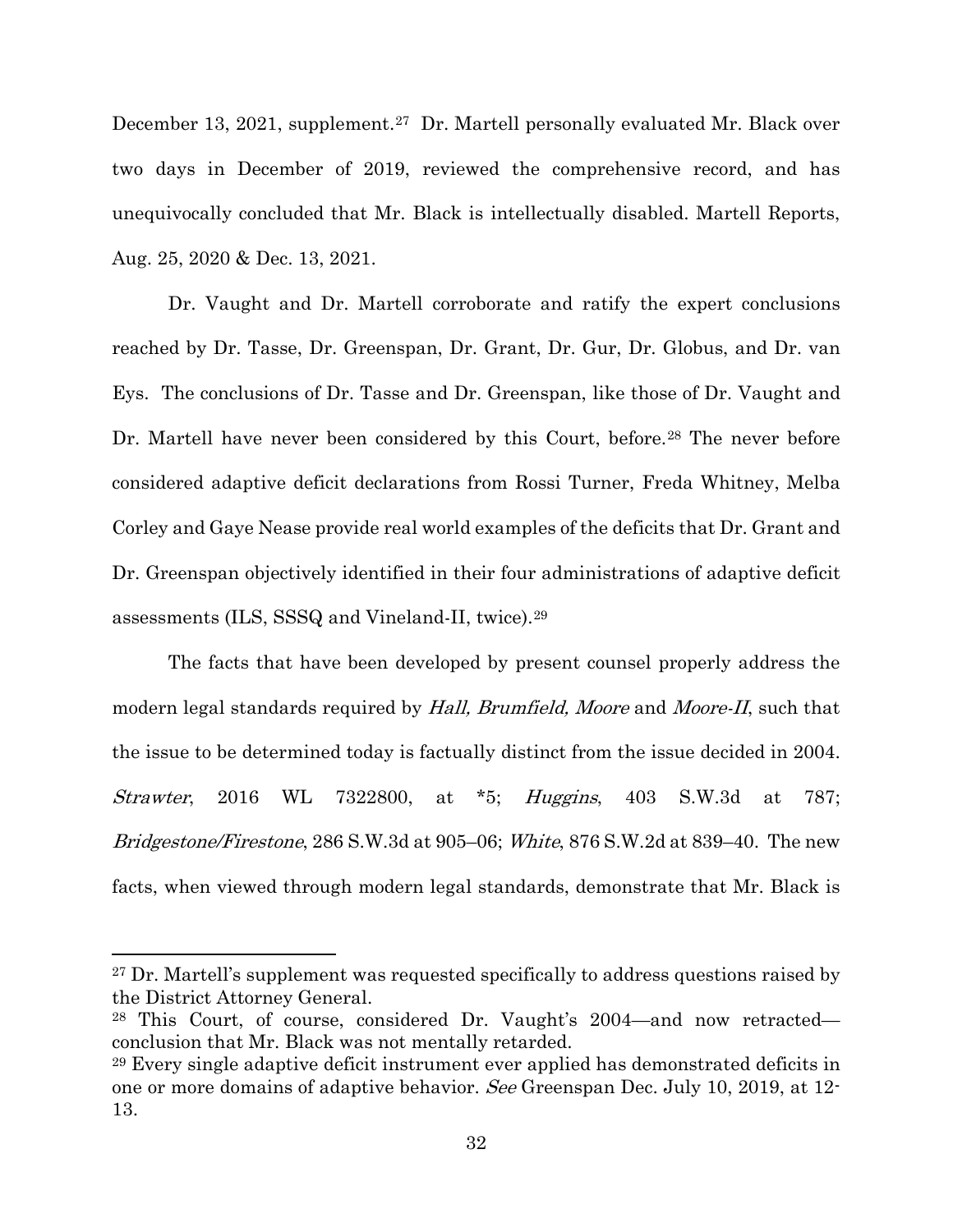indisputably intellectually disabled.[30](#page-33-1)

#### <span id="page-33-0"></span>IV. Conclusion

 $\overline{a}$ 

The United States Supreme Court made clear in *Hall, Brumfield, Moore* and Moore-II that the determination of intellectual disability must be informed by the medical community's diagnostic framework, and that judicially created rules, and bright line cut-offs like those used by the Tennessee courts for decades are unconstitutional. But, Tennessee did not have any statutory remedy available, so individuals like Mr. Black (and Dellinger, Payne and Keen) were denied the opportunity for constitutional relief.

Seeing this unconstitutional void, the Tennessee Supreme Court "encourage[d] the General Assembly to consider whether another appropriate procedure should be enacted to enable defendants condemned to death prior to the enactment of the intellectual disability statute to seek a determination of their eligibility to be executed." Payne, 493 S.W.3d at 492; Keen, 398 S.W.3d at 613. The Supreme Court issued this request because they were committed "to the principle that Tennessee has no business executing persons who are intellectually disabled." Payne, 493 S.W.3d at 486 (quoting Keen, 398 S.W.3d at 613).

In 2021 the legislature responded and amended Tennessee Code. Annotated § 39-13-203 so that men like Byron Black could have a constitutional and scientifically valid determination of their claims of intellectual disability. Mr. Black now seeks to exercise his right to this new, legislatively created remedy, so he may vindicate his

<span id="page-33-1"></span><sup>30</sup> The new facts would have satisfied the old legal standards, AND the old facts, would have satisfied the new constitutional legal standards.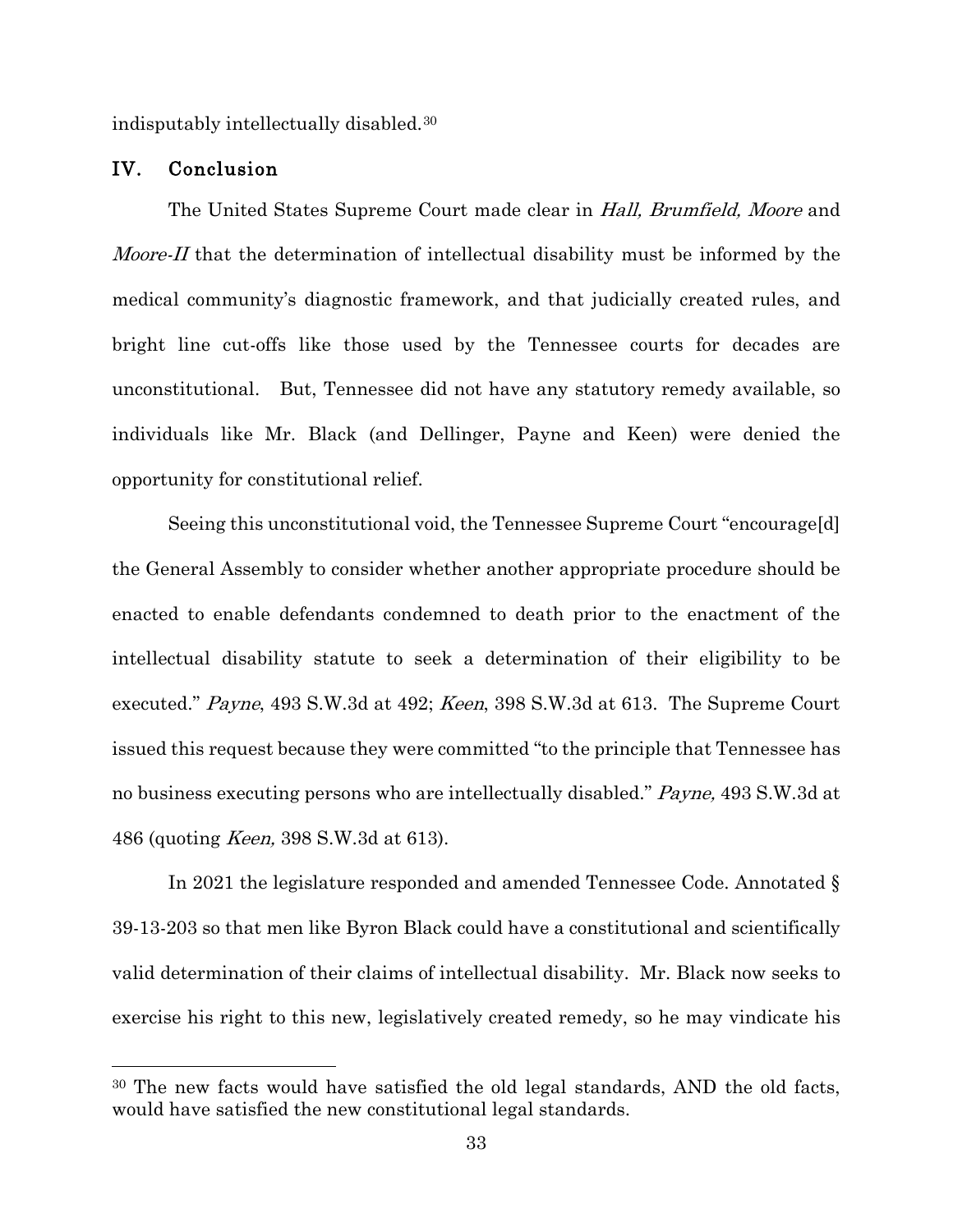Eighth Amendment right to be free from cruel and unusual punishment.

For all of the reasons that have been set-forth, above, it would be contrary to Payne and Keen, contrary to legislative intent, and contrary to the Constitution, to interpret sub-division (g)(2) so that it denied Mr. Black his one constitutional and scientifically valid hearing on his claim of intellectual disability. Rather, sub-division  $(g)(1)$  was clearly enacted so that men like Mr. Black (and Payne, Keen and Dellinger) could have their day in court.

Respectfully submitted this the 9th day of March, 2022,

FEDERAL PUBLIC DEFENDER MIDDLE DISTRICT OF TENNESSEE

Kelly J. Henry, BPR #21113 Supervisory Asst. Federal Public Defender Capital Habeas Unit

Amy Dawn Harwell, BPR #18691 Asst. Chief Capital Habeas Unit

Richard Lewis Tennent, BPR #16931 Marshall Jensen, BPR # 36062 Asst. Federal Public Defenders

810 Broadway, Suite 200 Nashville, TN 37203 Telephone: (615) 736-5047 Email: Kelly\_Henry@fd.org

**Counsel for Byron Black**